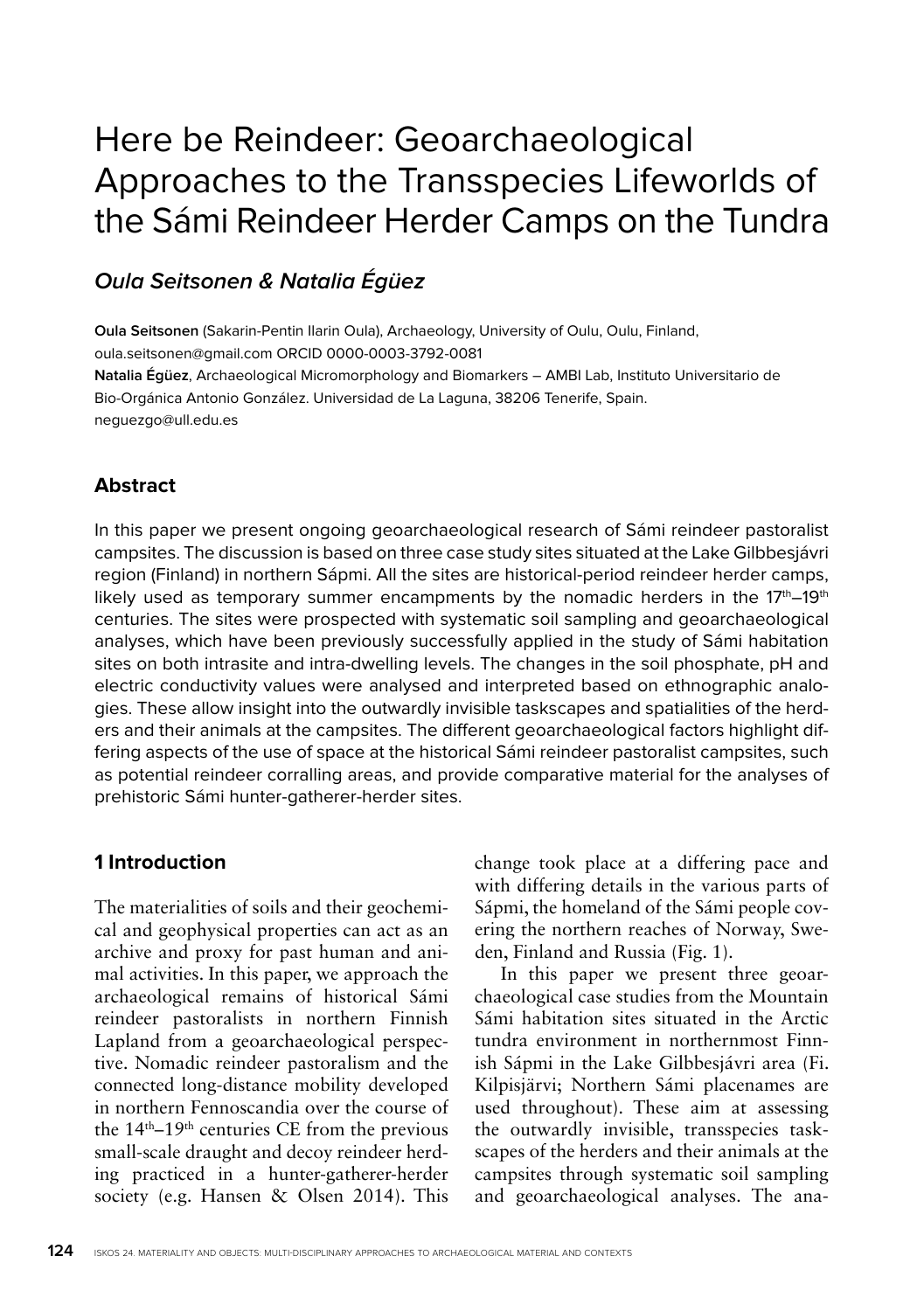

Figure 1. Top: Location of the studied sites in Sápmi. Studied sites in red, other Sámi sites in black, and background samples with black crosses. Map: Oula Seitsonen; Bottom: View over the 18<sup>th</sup>–19<sup>th</sup> century pastoralist campsite Gahperusvárri itä 2, on the foreground a bearpmet hearth. Photo: Oula Seitsonen.

lysed geoarchaeological soil factors, such as phosphate concentrations and electric conductivity, have potential to highlight different aspects of the spatialities of the historical Sámi reindeer pastoralist camps, e.g. the use of space inside the dwellings or potential reindeer corralling areas. In many parts of Sápmi, reindeer pastoralism has remained an important livelihood and cultural practice to this day, such as in the Lake Gilbbesjávri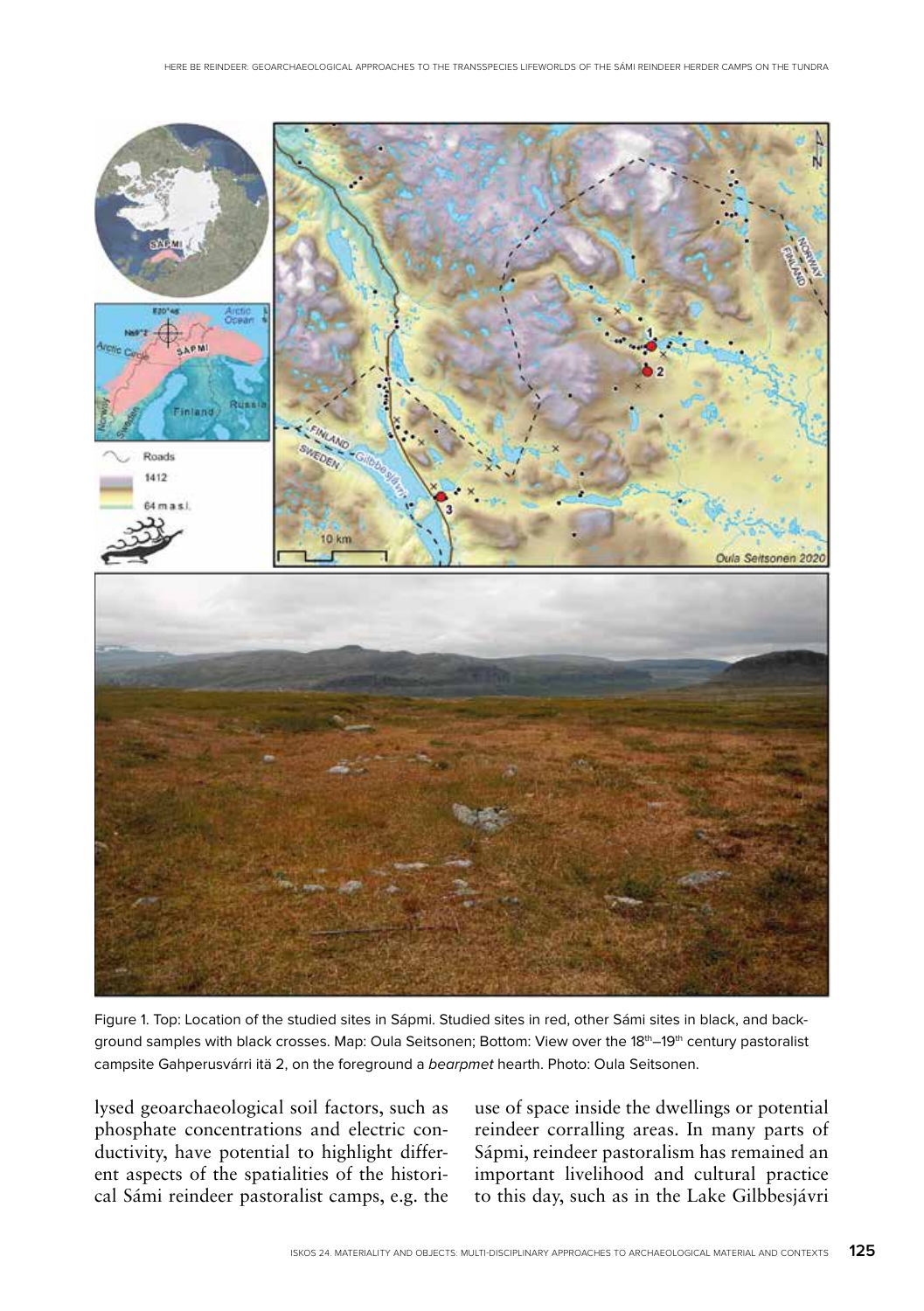region. However, herding practices have changed considerably over the last century, influenced by the emerging aspects of modernity such as permanent housing, all-terrain vehicles, helicopters and satellite navigation (see Nykänen & Valkeapää 2016; Näkkäläjärvi 2013; Seitsonen 2021a).

Geoarchaeological soil analyses have been successfully applied in the study of the Sámi reindeer herders' camps and sacred *sieidi* sites for decades (e.g. Äikäs 2015; Carpelan & Lavento 1996; Halinen 2009; Nuñez 1977). Soil phosphate analysis is one of the most commonly used geochemical approaches in archaeology globally (e.g. Lavento 2003; Linderholm 2010; Trinks 2014) and has often been applied for the intra-dwelling and intrasite studies of Sámi sites (e.g. Halinen 2016; Jerand et al. 2016; Karlsson 2006). Magnetic susceptibility and loss on ignition values are also commonly used analyses (e.g. Jerand & Linderholm 2019; Tolonen 2013), on top of which Nuñez (1977) has analysed pH values from medieval Sámi winter camps and Tolonen (2013) from the sacrificial Sámi *sieidis*. Recently, Jerand and Linderholm (2019) have developed advanced analytical approaches in phosphate analysis by assessing separately both inorganic and organic phosphate contents and their interrelation. The previous studies have assessed, for instance, the intra-dwelling organisations of Sámi tents (Sán. *lávvu* and *bealjegoahti*) and turf huts (Sán. *darfegoahti*) (e.g. Halinen 2016; 2019; Jerand et al. 2016), and the intrasite patterns, such as potential reindeer corralling and gathering areas at the sites (e.g. Jerand & Linderholm 2019; Karlsson 2006).

Our study is part of an ongoing research on the effects that the reindeer domestication and herding have had on the materialities of soils in northern Fennoscandia, as part of the wider project Domestication in Action which studies the human-reindeer relations from multidisciplinary perspectives. This paper provides geoarchaeological case studies from three seasonal pastoralist campsites dated to the 17<sup>th</sup>-19<sup>th</sup> centuries. These likely functioned as transitionary summer camps related to the movement of the reindeer herds and herders from their inland winter pastures to the coastal summer pastures (Fig. 1:1–3). In our soil analyses, we have analysed the phosphates, pH and, as a new variable, the electric conductivity (EC) values from these sites. EC analysis of soils was included in the study as an exploratory factor to assess how it might mirror past activities, such as fires or waste disposal, that can alter the EC properties of the soils (e.g. Trinks 2014). Both the intra-dwelling and intrasite patterning of the studied geoarchaeological factors are used to assess human and animal activities and their spatial configurations. The spatialities are approached from a phenomenological perspective as part of the lived-in, transspecies lifeworlds (Husserl 1970 [1936]: 103; Seamon 1979; von Uexküll 1992 [1934]), taskscapes (Ingold 1993) and meshworks (Ingold, 2011: 63–97) of the herders, their reindeer, and the other beings. Intra-dwelling organisations are compared with the well-known and often-cited ethnographic analogies related to the floor plans of the Sámi dwellings (e.g. Itkonen 1948a: 183–184; Jerand et al. 2016; Solbakk 2007: 74). Intrasite spatialities are interpreted based on the historical waste disposal and reindeer handling patterns at the Sámi sites. In addition to being expressive of the lifeworlds of the historical nomadic pastoralists and their animal companions, our study provides also analogies and new comparative data for assessing the spatialities of the Iron Age and medieval hunter-gathererherder Sámi campsites (e.g. Halinen 2009; 2019; Halinen et al. 2013; Jerand & Linderholm 2019; Karlsson 2006).

#### **2 Studied reindeer pastoralist sites**

We discuss here three systematically sampled and analysed historical Mountain Sámi reindeer pastoralist encampments: Nuvkkágieddi (Fig. 1:1; Fig. 2A), Gahperusvárri itä 2 (henceforth Gahperusvárri; Fig. 1:2; Fig. 2B) and Čáhkaljohka etelä 2 (henceforth Cáhkaljohka; Fig. 1:3; Fig. 2C) (Table 1). These are all situated in the barren roadless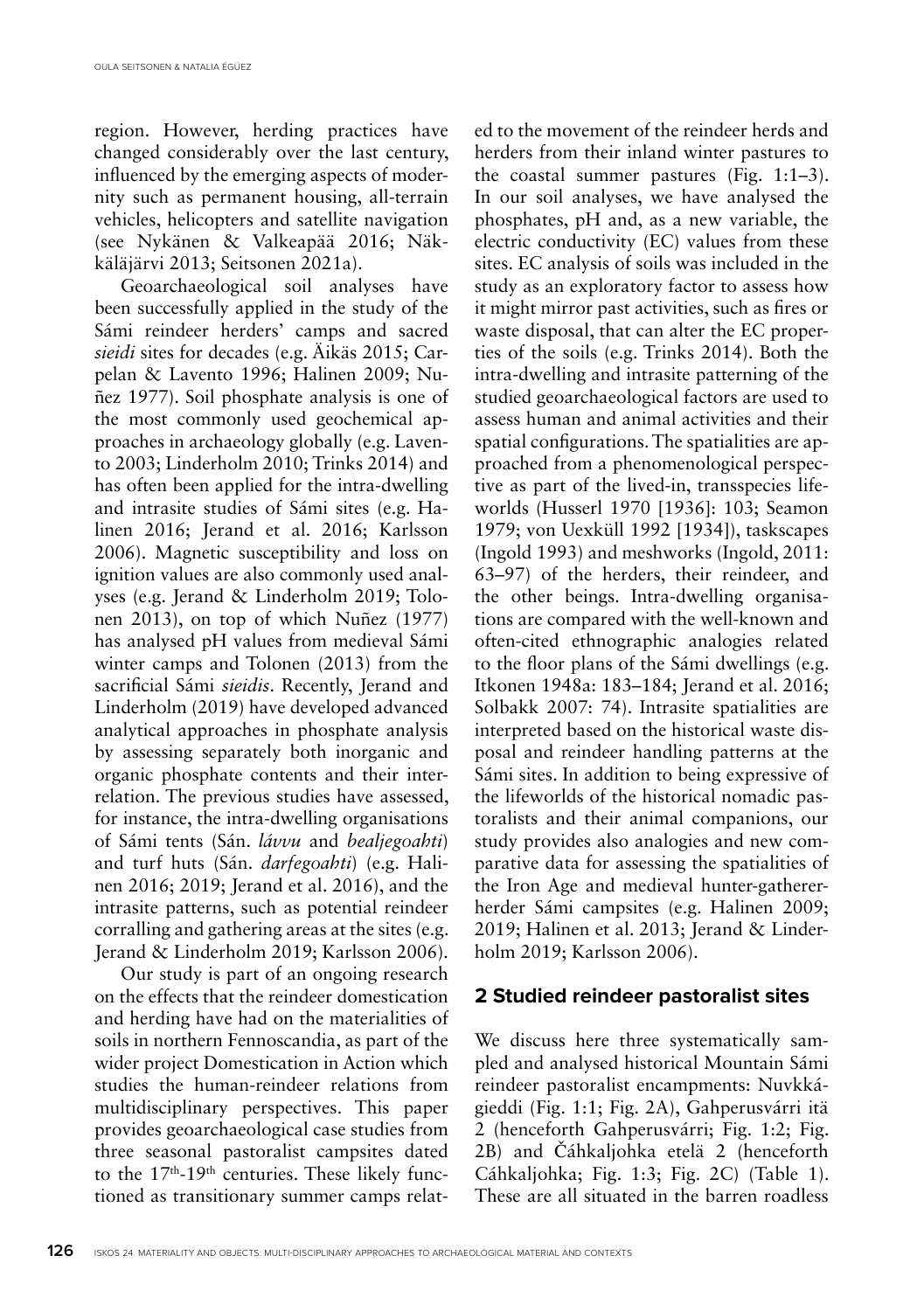

Figure 2. Studied sites, structures and soil sampling locations, elevation contours at 0,5-metre intervals. Maps: Oula Seitsonen.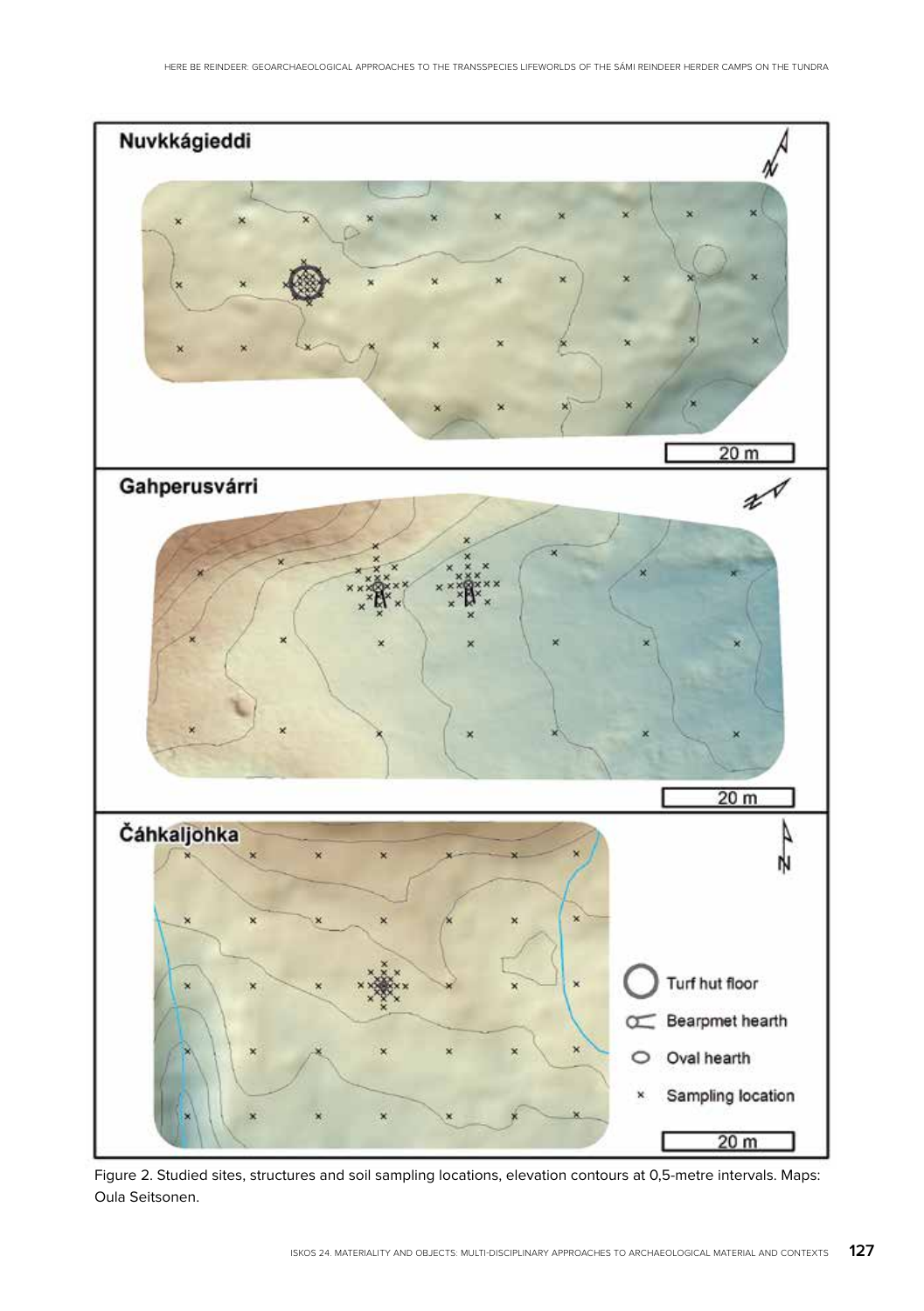|                                                                                                                          |                         |                                 |                         |                           |              | CalAD (2-sigma) |            |          |               |
|--------------------------------------------------------------------------------------------------------------------------|-------------------------|---------------------------------|-------------------------|---------------------------|--------------|-----------------|------------|----------|---------------|
| <b>Site</b>                                                                                                              | <b>Type</b>             | <b>Environmental</b><br>context | <b>Meters</b><br>a.s.l. | Radiocarbon<br>dates      | Lab. Code    | <b>BP</b>       | <b>Max</b> | Min      | <b>Median</b> |
| Gahperusvárri                                                                                                            | <b>Three</b><br>hearths | Alpine tundra                   | 760                     | Oval hearth               | D-AMS-036582 | $204 + 26$      | 1656       | $\cdots$ | 1775          |
| Gahperusvárri                                                                                                            | <b>Three</b><br>hearths | Alpine tundra                   | 760                     | <b>Bearpmet</b><br>hearth | D-AMS-035325 | $143 + 22$      | 1679       | 1939     | 1804          |
| Čáhkaljohka                                                                                                              | Single<br>hearth        | Mountain birch<br>forest        | 500                     | Oval hearth               | D-AMS-035338 | $100+22$        | 1690       | 1926     | 1841          |
| Nuvkkágieddi                                                                                                             | Turf hut<br>foundation  | Alpine tundra                   | 603                     | $\overline{\phantom{a}}$  |              |                 |            |          |               |
| Radiocarbon dates calibrated with Oxcal v. 4.3.2 (Bronk Ramsey 2017) and IntCal13 atmospheric curve (Reimer et al. 2013) |                         |                                 |                         |                           |              |                 |            |          |               |

Table 1. Site characteristics and the radiocarbon dated contexts.

landscape east of Lake Gilbbesjávri (N69°2'/ E20°48') that is still an important reindeer herding country for the local *siidas* (*siida* is a traditional Sámi social and herding unit typically consisting of family and friends) (Fig. 1). Čáhkaljohka is situated in the upper edge of sparse mountain birch forest, whereas the two other sites are in the open Alpine tundra environment (Fig. 1; Table 1).

There are usually few visible material traces on the surface at the mobile Sámi pastoralist campsites, most often only some scattered hearth stones or round hut floors with shallow remains of turf walls (Fig. 1). Then again, vegetation at the sites is often notably different from their surroundings, with more graminoids and less shrub (Fenger-Nielsen et al. 2019; Karlsson 2006: 163; also Itkonen 1948a: 274, for ethnographic examples of the vegetation change). We chose sites with different types of archaeological features connected to reindeer pastoralism to compare their geoarchaeological characteristics (see Karlsson 2006). At Nuvkkágieddi the visible remains consist of a round turf hut foundation, at Čáhkaljohka of an oval hearth, and at Gahperusvárri of two *bearpmet* hearths and one round hearth (with the last one situated outside the area mapped in Fig. 2C) (Table 1). B*earpmetárran* are hearths that typically have two stone 'arms,' *uksabearpmet*, leading from the corners of the hearth to the doorway of the tent, related to the traditional floor plan of the Sámi dwellings. Sometimes logs were used

instead of stone lines for the internal division of the dwellings (Itkonen 1948a: 183–184; Ränk 1949), as is still done nowadays at the seasonal herding sites (Seitsonen 2020).

Local transgenerational memories suggest that two of the sites, Nuvkkágieddi and Čáhkaljohka, acted as pastoralist summer camps in the 19<sup>th</sup> century, and probably already earlier. An oval hearth at Čáhkaljohka was radiocarbon dated to the mid-19<sup>th</sup> century (Table 1), in agreement with the local oral histories. These sites likely acted as stopover points along the seasonal migration routes between the winter pastures in the Finnish interior and the summer pastures on the Norwegian coast before the national borders were closed from the migrating Sámi after the mid-19th century (e.g. Itkonen 1948b: 225–26; Seitsonen 2021a). After the border closures, many families were forced to move in search of new pasturelands in the southern and eastern reaches of Sápmi (e.g. Heikkinen et al. 2005; Valtonen 2016).

Based on the indigenous histories of one Sámi family, Nuvkkágieddi was used by them before the family was forced to migrate several hundred kilometres southeast in search of new reindeer pastures in another part of Sápmi and adapt to a completely different, forested herding environment in the late 19<sup>th</sup> century. According to them, they lived at the site in the summers for some time after the borders were closed and the *siidas* were still adapting to the new territories (personal communication with the family representa-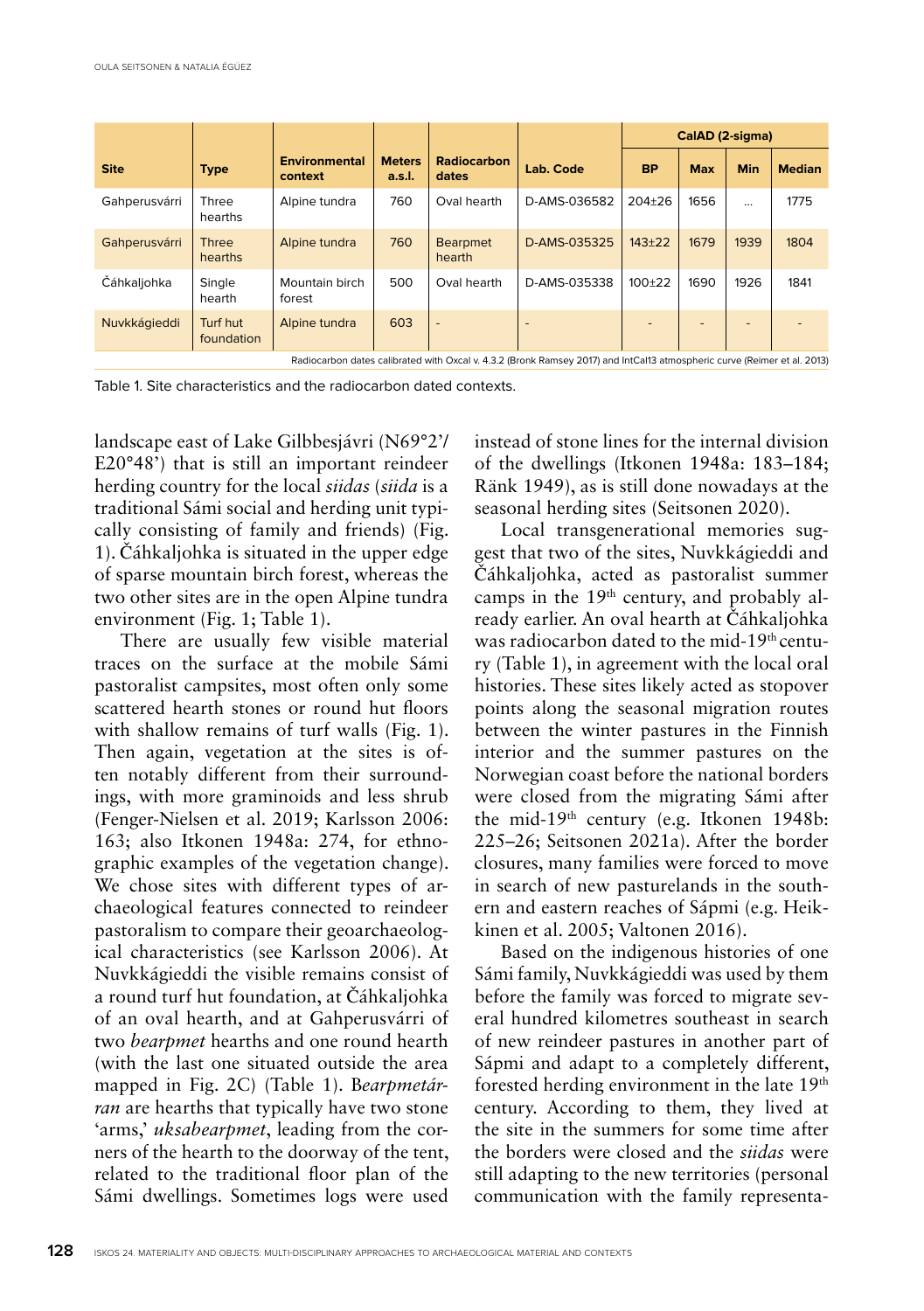

Figure 3. Box-and-whisker plots of the measured geochemical values at each site: A. Phosphates. B. pH. C. Electric conductivity. The boxes illustrate the first quartile, median and third quartile, the whiskers show the 1.5 times interquartile range, and the open dots are outliers. Median values of the background control samples are shown with a thick horizontal line. Figure: Oula Seitsonen.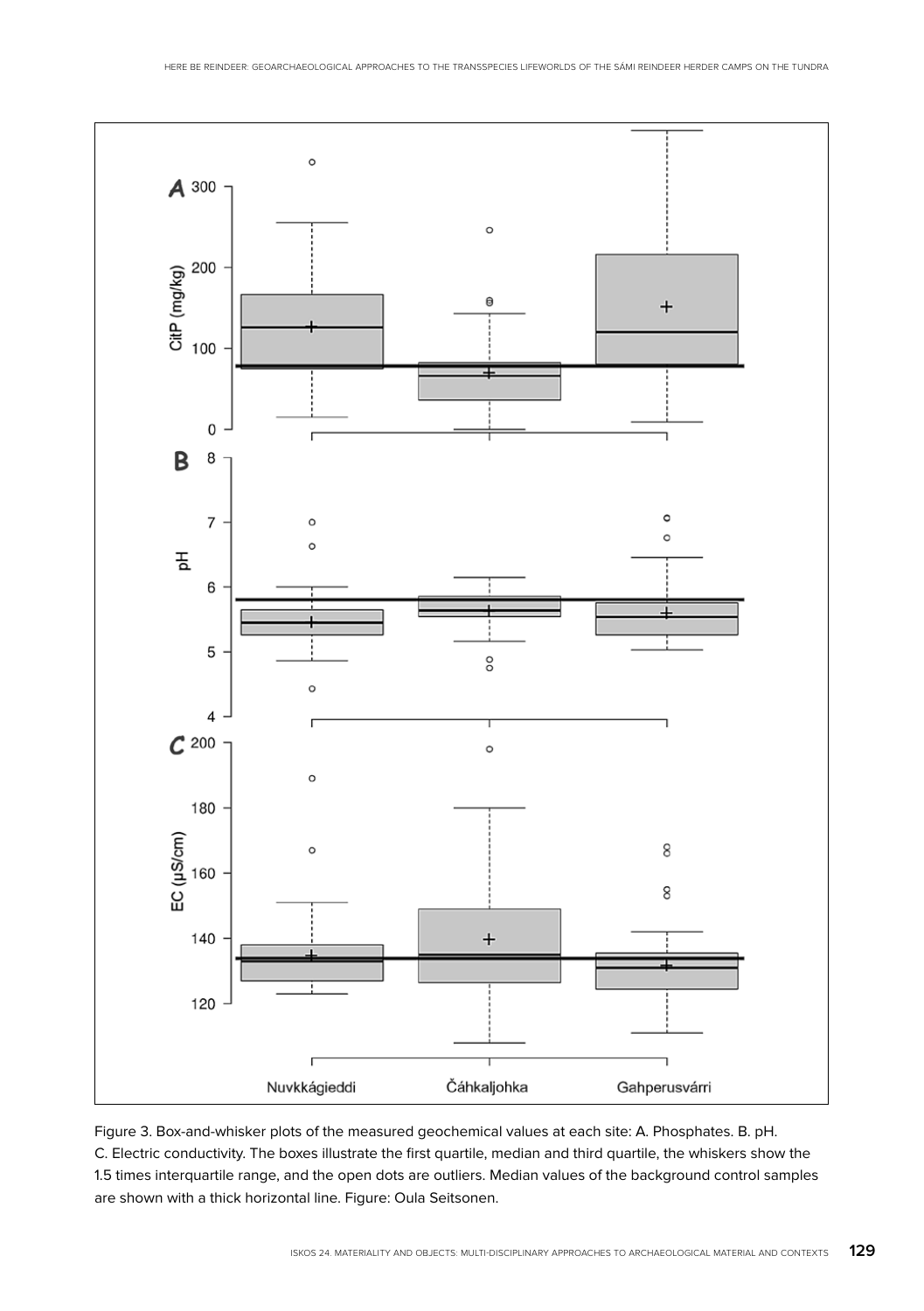| Phosphate (mg/kg) | Nuvkkágieddi | Čáhkaljohka | Gahperusvárri | <b>Background</b> |
|-------------------|--------------|-------------|---------------|-------------------|
| Median            | 126          | 66          | 120           | 76                |
| Mean              | 126          | 69          | 151           | 77                |
| Min               | 15           | $\mathbf 0$ | 9             | 15                |
| Max               | 330          | 246         | 369           | 127               |
| pH                |              |             |               |                   |
| Median            | 5,5          | 5,6         | 5,5           | 5,8               |
| Mean              | 5,5          | 5,6         | 5,6           | 5,7               |
| Min               | 4,4          | 4,8         | 5,0           | 5,1               |
| Max               | 7,0          | 6,2         | 7,1           | 6,3               |
| EC (µS/cm)        |              |             |               |                   |
| Median            | 133          | 135         | 131           | 136               |
| Mean              | 135          | 140         | 132           | 126               |
| Min               | 123          | 108         | 111           | 48                |
| Max               | 189          | 198         | 168           | 142               |

Table 2. Descriptive statistics of the geoarchaeological factors measured at the studied sites (Fig. 1:1–3) and at the background samples (Fig. 1) (full results of the analyses are presented in Seitsonen 2021b).

tive). The Gahperusvárri site was tentatively connected by the locals to the former *Pienni siida* that herded their reindeer in this area before they merged with the current *siidas* in the early  $20<sup>th</sup>$  century (also Itkonen 1948a: 230; 1948b: 159, 166). At Gahperusvárri, a round hearth was radiocarbon dated to the late 18th century CE and a *bearpmet* hearth to the early 19<sup>th</sup> century CE (Table 1).

## **3 Materialities of soil: geoarchaeological analyses of the sites**

Soils offer an archive of past human and animal activities that can be approached e.g. by studying the chemical and biochemical properties of archaeological sites (Égüez and Makarewicz 2018; Jerand & Linderholm 2019). Soil samples were taken at all three sites with a borer at 10-metre intervals across the whole site and at 1-metre intervals around the hearth structures (Fig. 2). All soil samples were taken from the top part of the enriched B-horizon of the shallow podzol soils. The archaeological deposits at all sites are less than 8 centimetres thick, starting immediately under the turf layer that is only a couple of centimetres thick. The soils at all sites are fine-grained sands underlain by more gravelly material. The phosphate values of the samples were analysed using a citric acid method analogous to that described by Jerand et al. (2016). This allows cautious, relative cross-site comparisons, keeping in mind that the soil properties are highly dependent on various local factors. pH and EC values were measured from sieved samples diluted into distilled water using a Hanna Instruments HI98129 Combo meter (with an HI 73127 pH electrode, and calibrated using the HI7007 and HI7031 solutions; each sample was measured three times and a mean of these measurements was calculated). Nine background control samples were collected from randomly selected localities in the wider landscape (see Fig. 1), providing comparison to the values measured at the archaeological sites. The spatiality of the studied values was visualised using the natural neighbour interpolation of the data points.

The measured geoarchaeological variables from each site and background samples are summarised in Table 2 and illustrated as box-and-whisker plots in Figure 3. Čáhkaljohka stands out from the other two sites, partly due to its differing envi-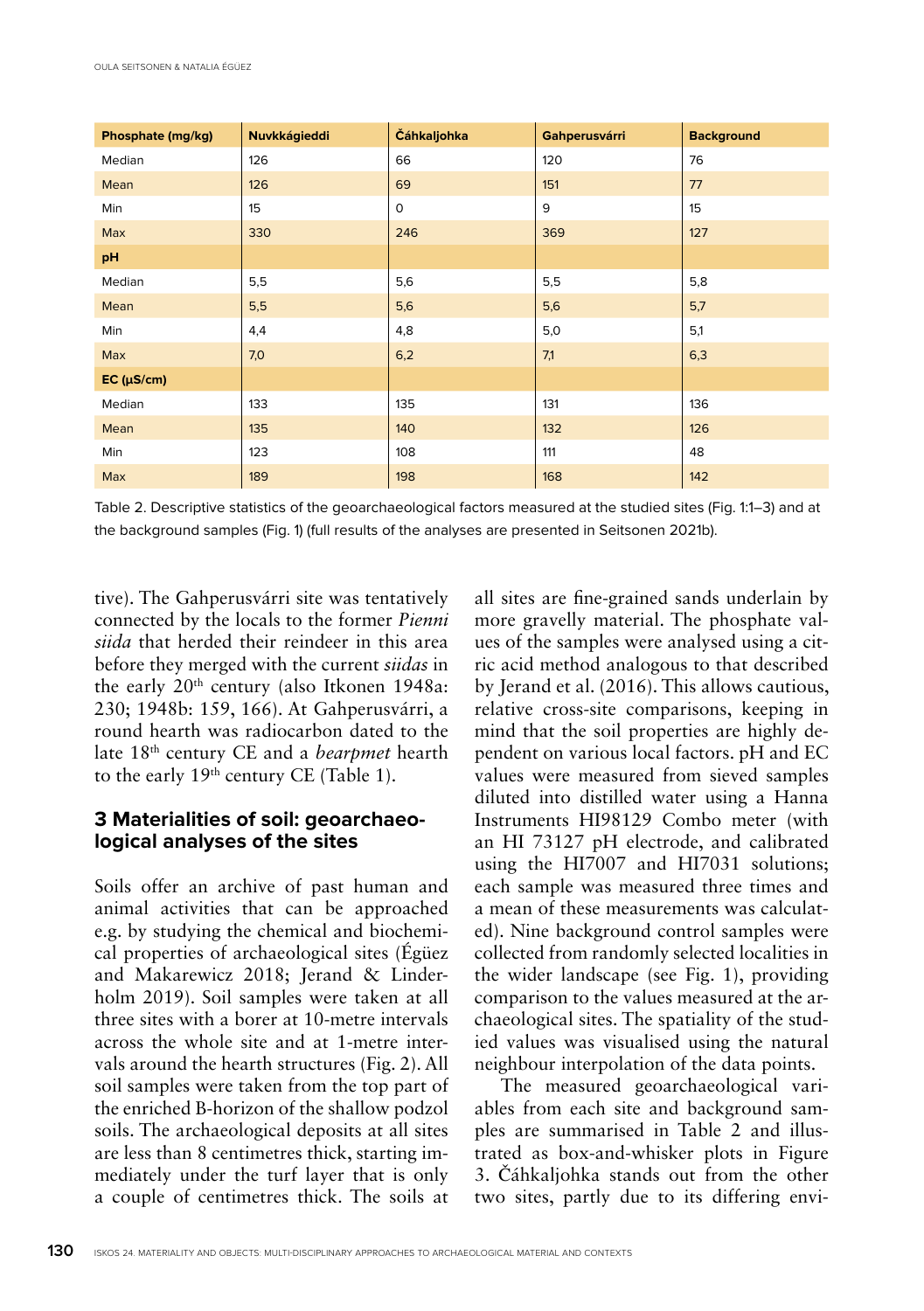ronmental setting. However, the phosphate values also suggest less intensive use of the site. Most phosphate values at Čáhkaljohka are below the median of the control samples, whereas at the other sites the majority are above it. Compared to the Iron Age and medieval Sámi winter campsites (Halinen 2016; 2019; Jerand et al. 2016), the phosphate values from all our sites are considerably lower. On the other hand, they are reminiscent of the readings from the Utsjoki Kalddasjohka 4 site with a single round Iron Age hearth (Halinen 2008a), the even lower phosphate values measured at the Utsjoki Jeagelveijohka 1 site with several *bearpmet* hearths (Halinen 2008b), and the low values from the pastoralist sites studied by Karlsson (2016: 96–98). These sites with low phosphate values were likely settled seasonally for relatively short durations (see Jerand et al. 2016).

The majority of the pH values from all the archaeological sites are below the background control samples' median value. This is in line with the observations made by Nuñez (1977: 57) of more acidic soils at the Sámi winter camps than in their surrounding natural soils. It is noteworthy that the highest pH readings at all three sites are encountered in and immediately around the hearths, likely related to the alkaline wood ash disposal and perhaps the processing and accumulation of the alkaline bone waste in these areas (Lavento 2003: 52). EC measurements from all sites are close to the background values, with the highest values encountered inside the hearths, and likely linked to both fire keeping and bone waste disposal. Fragments of burnt bones are often located inside the hearths studied in this area, as also elsewhere in Sápmi (see Halinen 2008b; Halinen et al. 2013).

## **4 Intrasite spatialities**

The distribution maps of the measured geoarchaeological readings are presented in Figures 4–6. These illustrate clearly how the dwellings stand out at all sites, with the highest values of all the components originating

from inside the hearths. A strong correlation has been noted between the archaeologically deposited bone material and high phosphate values at Sámi sites (Jerand et al. 2016: 365; Jerand & Linderholm 2019: 33). Likewise, the high pH values appear to relate to the deposits that are rich in bone material and ash (Lavento 2003), such as hearths. Thus, the correlations between higher phosphate and pH values at the sites could point to areas where bone waste was handled and dumped, and likely also wood ash.

Areas with both high phosphate and pH values appear e.g. at Nuvkkágieddi about 30 metres in front of the turf hut floor, at Čáhkaljohka northeast of the hearth, and at Gahperusvárri west of the hearths (Fig. 4–6). At both Čáhkaljohka and Gahperusvárri the potential bone handling areas are situated behind the dwellings, as inferred from the setting and structure of the hearths and the geoarchaeological values surrounding them (see below). This is comparable to the observations made at other Iron Age and medieval Sámi sites where garbage dump zones appear typically behind the tents and turf huts (Halinen 2008b; 2019; Hedman & Olsen 2009; Jerand et al. 2016). Also, the ethnographic observations about the waste management in the mobile Sámi pastoralist camps in the early 20<sup>th</sup> century suggest that both garbage dumps and toilet areas were situated behind the dwellings, often on the right side as seen from the entrance, and the men moved there around the right side and the women around the left side of the dwelling (Itkonen 1948a: 185). Then again, at Nuvkkágieddi the areas with higher phosphate and pH values are about 30 metres in front of the turf hut floor. Some differing waste management pattern might have been practiced at this site, with a more permanent turf-covered hut, than at the hearth sites where mobile tents were used (see Halinen 2019; Carpelan & Lavento 1996; for studies of medieval Sámi winter camps with turf huts).

Areas with high phosphate and low pH readings are also found at all sites. These might relate to other human and animal ac-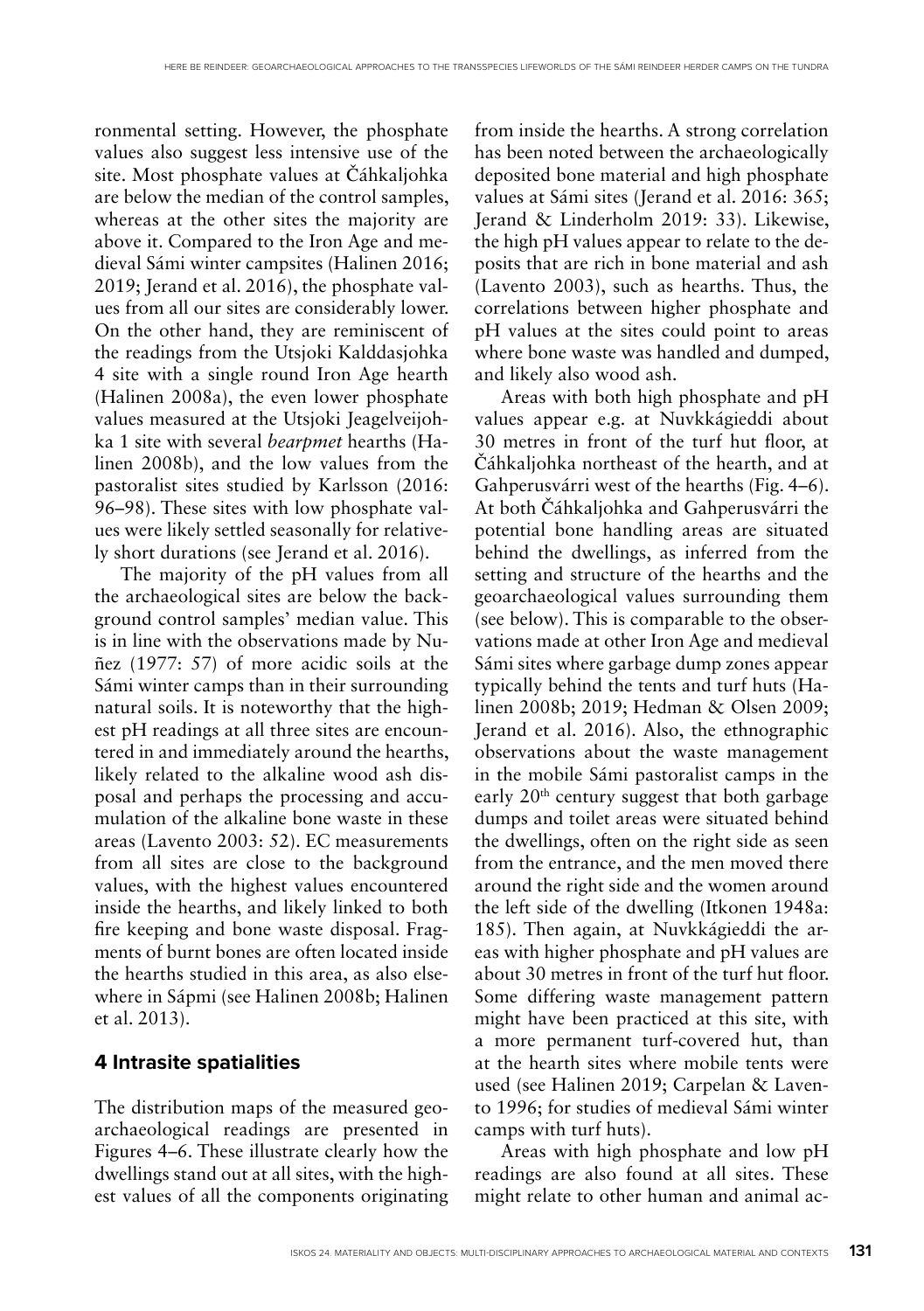

Figure 4. Measured geochemical values at Nuvkkágieddi: A. Phosphates. B. pH. C. Electric conductivity. Sampling locations with crosses, elevation contours at 0,5-metre intervals. Maps: Oula Seitsonen.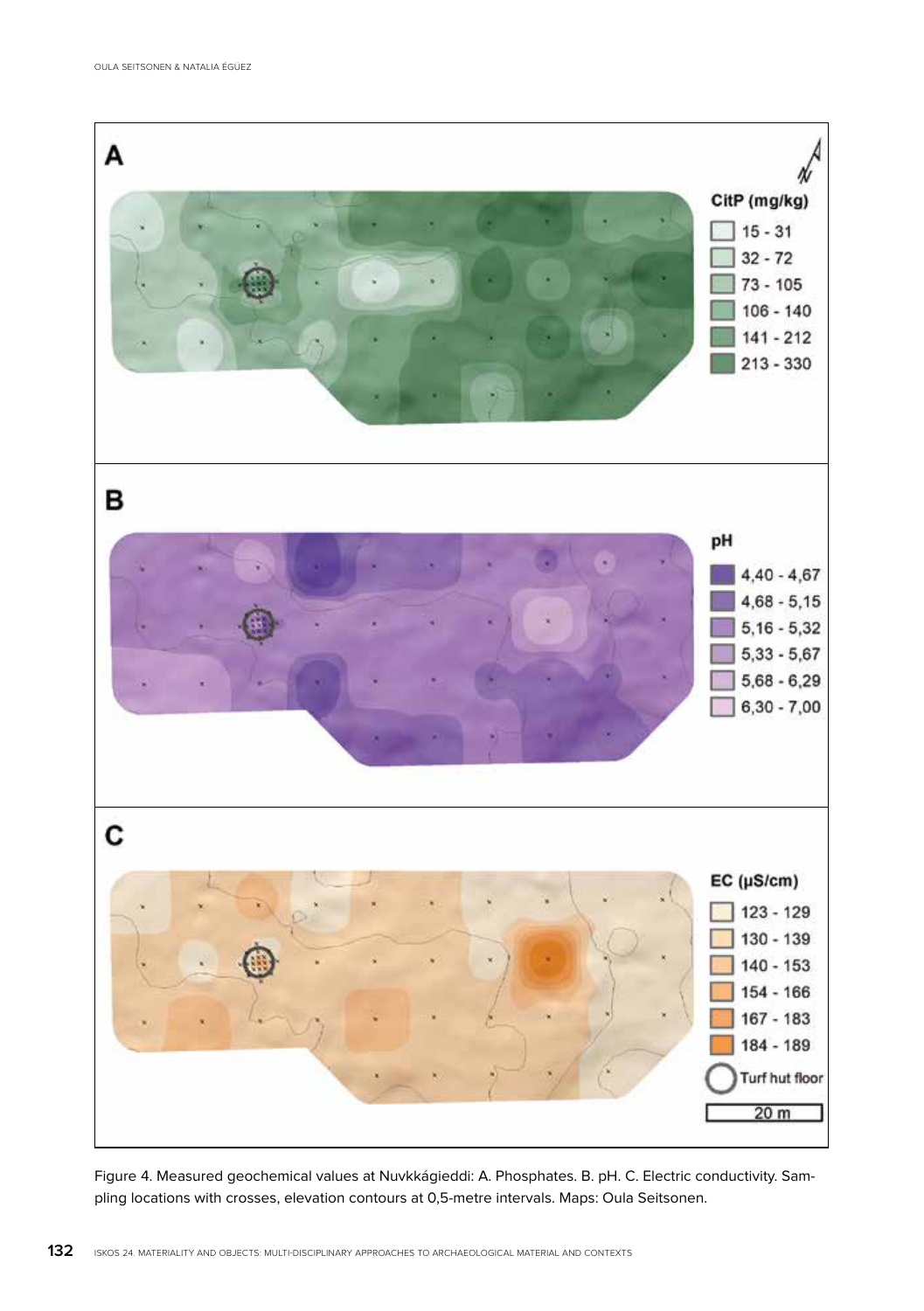

Figure 5. Measured geochemical values at Čáhkaljohka etelä 2: A. Phosphates. B. pH. C. Electric conductivity. Sampling locations with crosses, elevation contours at 0,5-metre intervals. Maps: Oula Seitsonen.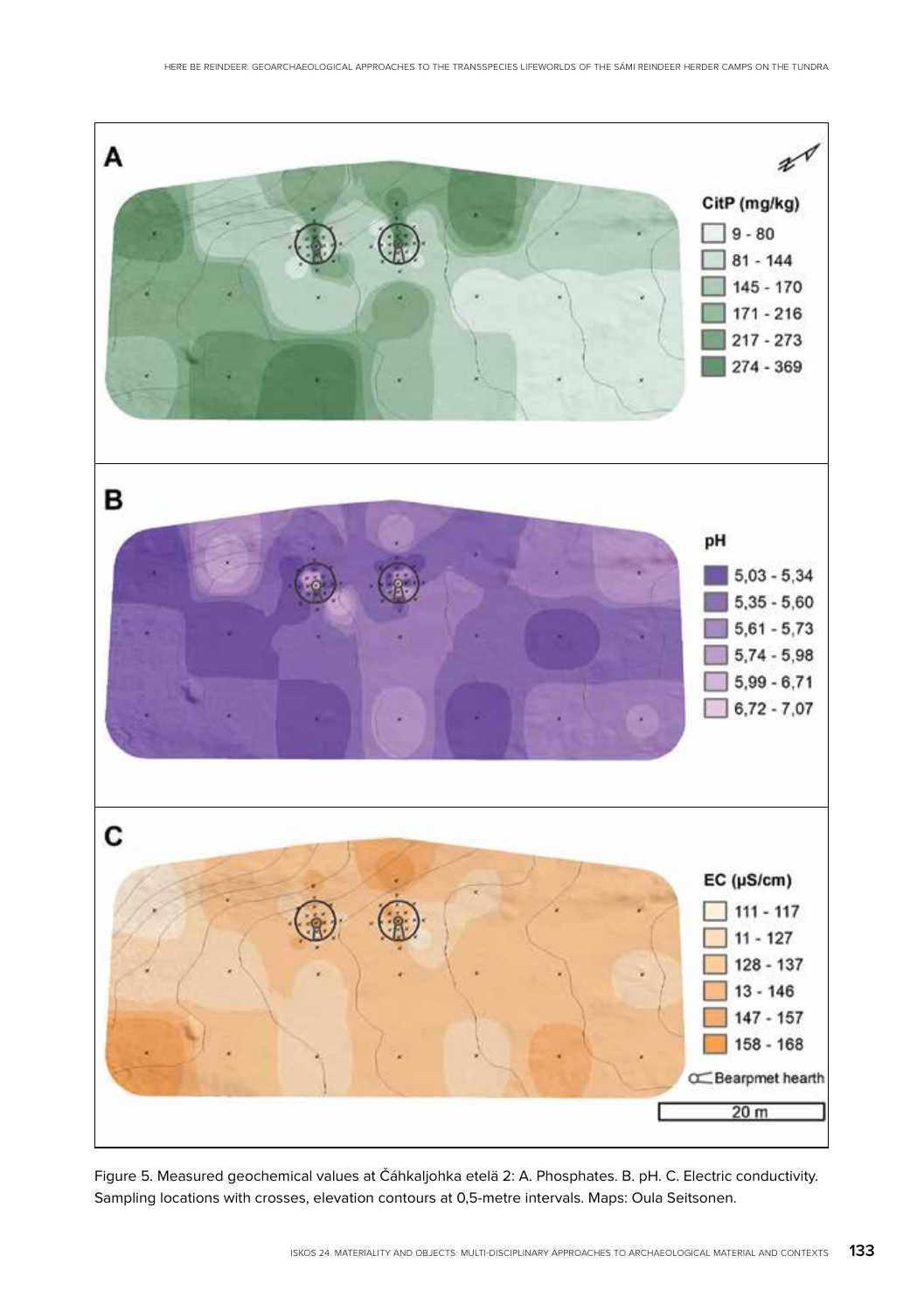

Figure 6. Measured geochemical values at Gahperusvárri itä 2: A. Phosphates. B. pH. C. Electric conductivity. Sampling locations with crosses, elevation contours at 0,5-metre intervals. Maps: Oula Seitsonen.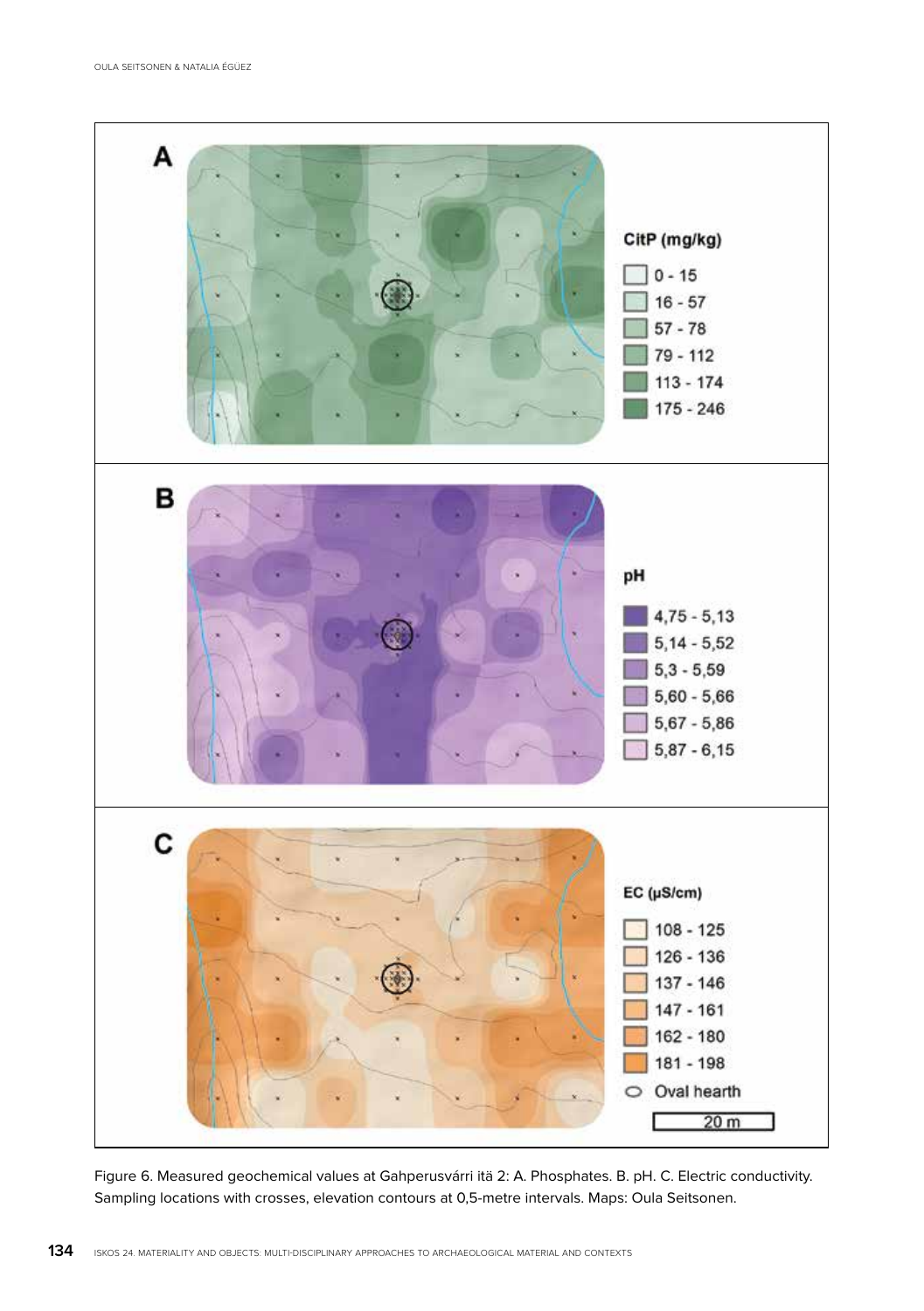

Figure 7. Left: Sámi women milking reindeer in a branch-built corral in the 18<sup>th</sup> century (after Leem, 1767: Plate XLIX, public domain), notice the ládjogahpir horn hats worn by the milking women: based on transgenerational memories these hats were forbidden by the Christian priests, alongside the noaidi drums, as material expressions of the traditional indigenous Sámi cosmology and folk religion (Pieski & Harlin 2020); Right: Mountain Sámi reindeer herding camp of Näkkälän Jussa (Jussa Näkkäläjärvi) in the early 20<sup>th</sup> century; note that the tent place (Kota) on the right shows the intra-dwelling division (modified after Paulaharju 1922: 94).

tivities than waste disposal. The high phosphate levels are indicative of increased human and animal activity (e.g. Karlsson 2006), and the lower pH could tell, for instance, of areas where animals have been gathered and where they have recurrently urinated, making the soils more acidic (Lungu & Dynoodt 2008). Based on the elevated phosphate values, Karlsson (2006) and Jerand and Linderholm (2019) have staked out potential reindeer gathering, and perhaps corralling, areas adjacent to the dwelling remains at the sites they have studied (Jerand & Linderholm 2019: 36; Karlsson 2006: 163). Such animal handling areas could have existed on both sides in front of the turf hut at Nuvkkágieddi (with low pH values) and in front of the dwellings at Čáhkaljohka and Gahperusvárri (with high phosphate levels and low pH).

Besides hearths, the highest EC readings come from the more fine-grained moist soils encountered along the edges of the Čáhkaljohka and Gahperusvárri sites, and thus likely relate more to natural processes than to human or animal activity. However, there is one spot with an exceptionally high EC value at Nuvkkágieddi about 40 metres northeast from the turf hut floor towards the shore of the adjacent lake, accompanied by a high pH reading. This could indicate the existence of an outside fireplace, although no charcoal or hearth stones were observed at the spot, or some metal deposit. Ethnographers have documented both open-air fireplaces and so-called fish-huts used for storing fish at Sámi camps, often towards the shoreline from the dwellings (Fig. 7) (e.g. Paulaharju 1922: 94). For example, a fish-hut might have been such a lightweight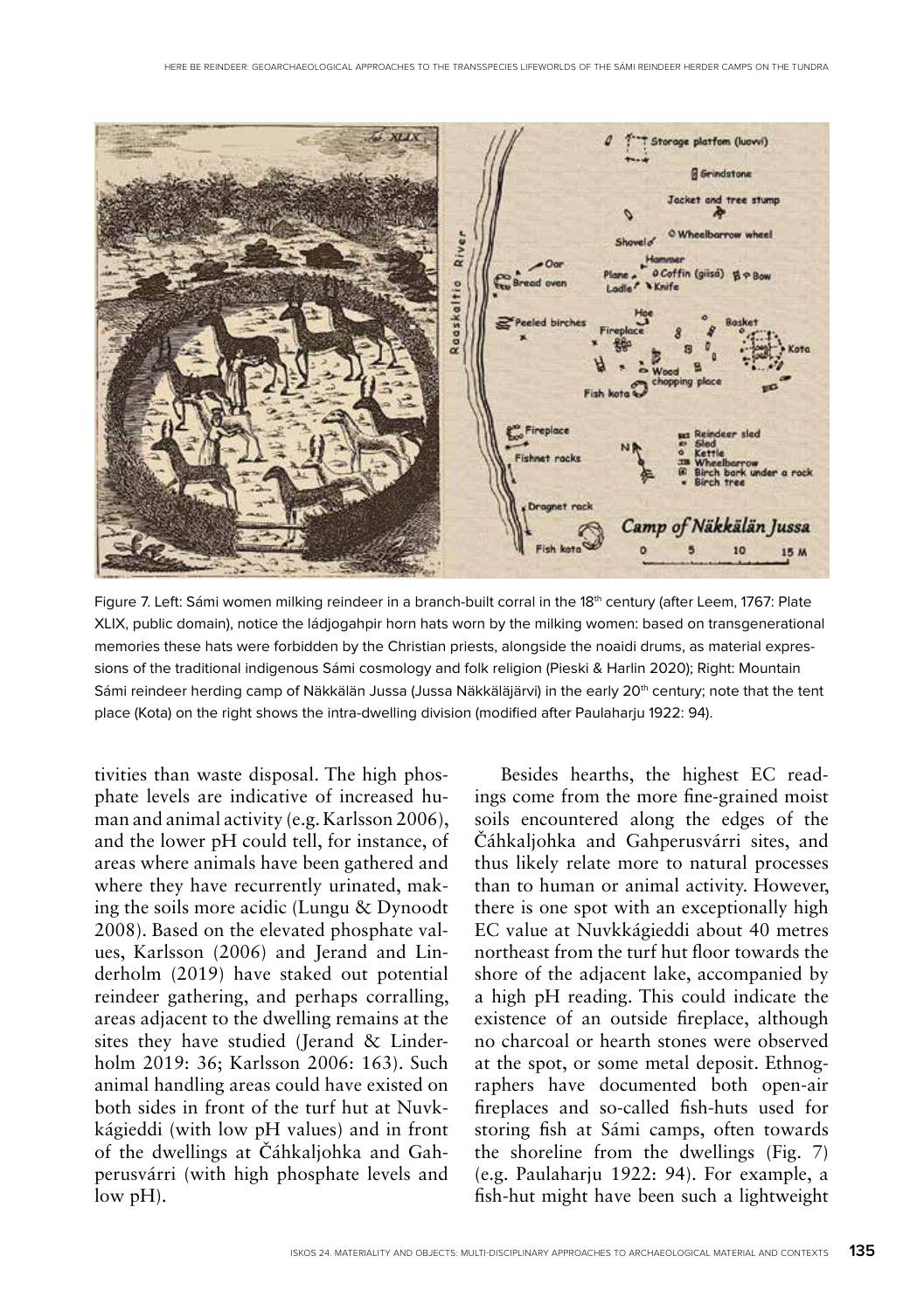structure that it has left only high EC and pH values in the soil instead of visible surface traces. In addition, smoky open-air *suovas* fires without any structures have been used to help evade the swarms of mosquitoes and other insects plaguing the reindeer (e.g. Itkonen 1948b: 149, 165, 274). These kinds of fires could also show up as anomalously high EC values within the sites, although in this case there are no high phosphate readings that would link with wood ash deposition.

## **5 Intra-dwelling spatialities**

The geoarchaeological properties of the soils within the turf hut floor and around the hearths were examined with a higher resolution to compare them against the often-used ethnographic analogies about the division of space inside the dwellings (e.g. Itkonen 1948a; Leem 1767; Rheen 1897). Here it suffices to note that these floor plans mirror in various ways the Sámi cosmologies and symbologies (e.g. Fossum 2006; Ränk 1949; Rydving 1995; Yates 1989).

The floor space was typically divided into five main portions along a mid-passage on the central axis of the dwelling from the doorway to the back (e.g. Ränk 1949). This could be further divided into altogether nine parts (Fig. 8; Itkonen 1948a: 184–186, 196; Mulk 1994: 205). In the ethnographic cases the floor plan was often visibly laid out with logs (Itkonen 1948a: 183), like some herders still do today (Seitsonen 2020), or with the stone lines visible at the *bearpmet* hearths which were used still in the early 20<sup>th</sup> century. In the archaeological cases where stones or other visible remains of the floor partitioning are absent, geochemical analyses have proven to be a fruitful approach for studying the use of space inside the dwellings (see Halinen 2009; Hedman & Olsen 2009; Karlsson 2006: 164). Based on these and spatial analyses, the floor plans inside Sámi dwellings appear to have been roughly analogous in different parts of Sápmi already during the Iron Age (e.g. Halinen 2016; 2019; Jerand et al. 2016; Nilsen 2015).

The five main parts of a Sámi dwelling are (Fig. 8):

1. *Uksa*: The doorway, entrance part of the hut where also firewood was stored

2. *Árran*: The fireplace in the centre of the dwelling, typically outlined with rocks, sometimes packed with smaller stones

3. *Boaššu*: The back of the hut, the kitchen area where food was prepared and kitchen utensils stored, and in pre-Christian times also the sacred space where the *noaidi* (shaman) drum and hunting equipment were stored; in part of Sápmi in pre-Christian times the kitchen area was limited to a constricted space between the *árran* and the *boaššu*, called *luops* (Huttunen 2015)

4–5. *Loaidu*: The side sections of the dwelling where people lived and slept on both sides of the mid-passage; the side sections can be further divided into three portions

Ethnographic source material often highlights the gendered divisions attached to the dwelling space (Mulk 1994: 205), although there are rather contradicting examples about the use of social space in different parts of Sápmi (Fellman 1906; Graan 1899; Itkonen 1948a: 184; Leem 1767; Ränk 1949; Rheen 1897; Schefferus 1673; Yates 1989). The gendered spatial restrictions of the social space mirror some widespread Pan-Arctic customs ranging from Europe to Siberia and the American Arctic, such as the male-related rear and female-related entrance areas (e.g. Haakansson 2001; Mulk 1994: 205; Nilsen 2015; Ränk 1949). In the Sámi dwellings, the sacred *boaššu* zone in the back is said to have been reserved for men and their activities, and the *boaššouksa*, a sacred backdoor of tents and turf huts mentioned in ethnography and used at places until the 19<sup>th</sup> century (Itkonen 1948a: 196), was also reserved for men and hunting-related activities, such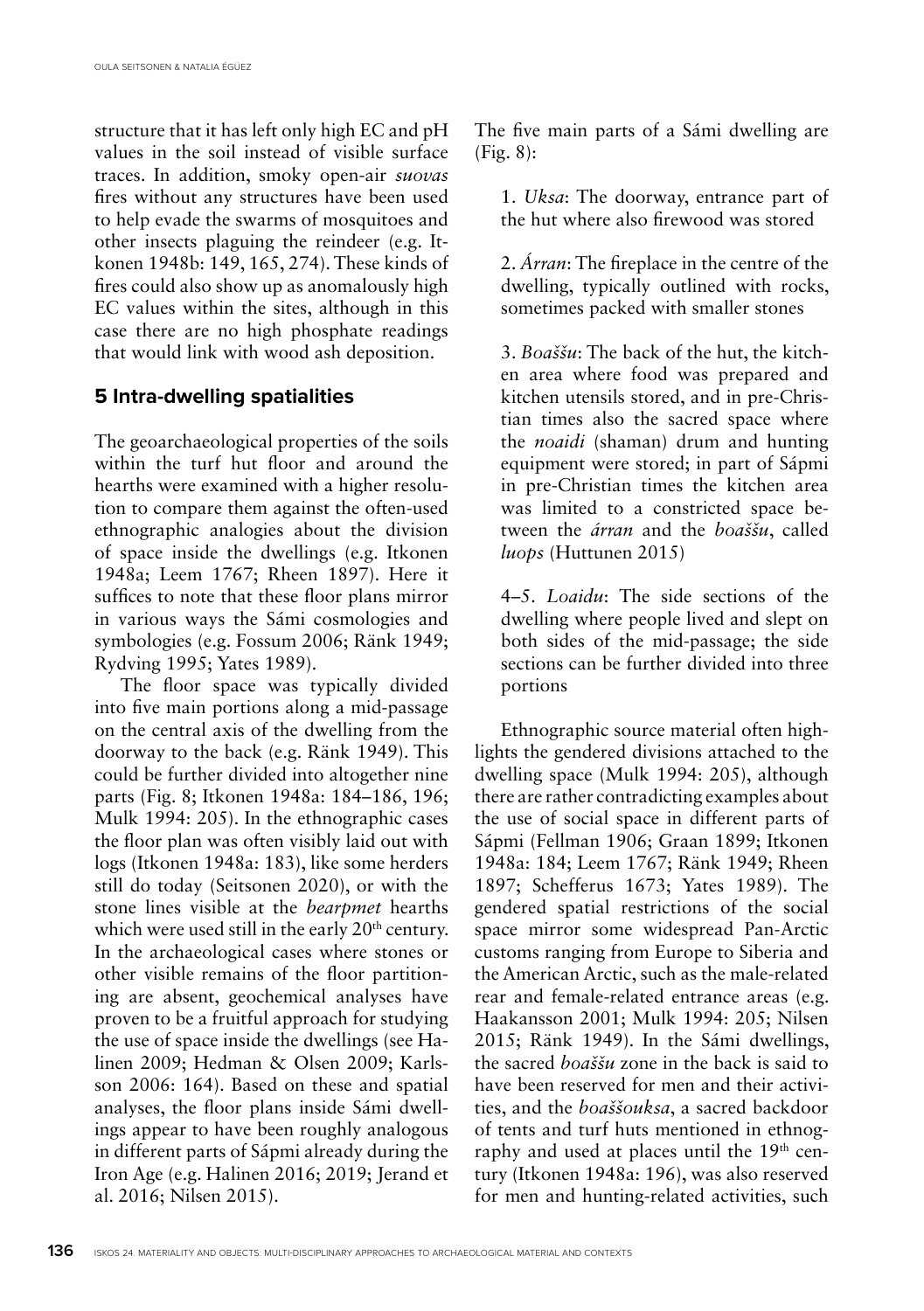

Figure 8. Left: The nine-part internal division of a Sámi dwelling in the 18th century (after Leem, 1767: Plate XXXV, public domain); Right: Schematic presentation of the different sectors inside a dwelling (based on Itkonen 1948a; Ränk 1949; Solbakk 2007).

as bringing in the wild game and fish (Halinen 2019; Mulk 1994: 205; Ränk 1949; Rheen 1897). In contrast, the frontal *uksa* area was related to the female deities and female activities, female utensils were stored there, and it was used for bringing in the domestic and dairy products (Mulk 1994: 205; Ränk 1949). However, spatial analyses of archaeological assemblages have shown that artefacts related to men's and women's activities are often found in different sectors than what the ethnographic sources direct to expect and suggest a fluid use of the social dwelling spaces (Halinen 2019; Inkiläinen 1999; Mulk 1994: 214).

The geoarchaeological values measured within the turf hut floor at Nuvkkágieddi and around the hearths at Čáhkaljohka and Gahperusvárri are illustrated in Figure 9. All of these show correlations to the schematic Sámi dwelling floor plans superimposed on

them, centred on the hearth structures based on the ethnographic examples. Hearths and their immediate surroundings stand out with the highest readings in all the geochemical components. Spatial analysis suggests the presence of the *boaššouksa* backdoor, the sacred entrance known from the ethnographic sources but left out of use in the 19<sup>th</sup> century at the latest, at all the dwellings except perhaps at Čáhkaljohka (Fig. 9: B1–3).

At Nuvkkágieddi, high phosphate values, accompanied by low pH values, suggest entrances on both the southwest and northeast sides of the turf hut (Fig. 9: A1–3) (see Carpelan & Lavento 1996; Halinen 2009; Karlsson 2006: 142). A shallow depression is visible on the wall on the northeast side and could mark either the *uksa* or the *boaššouksa* (see Halinen 2019: 118). The area inside this depression and extending to both *loaidu* has low pH values, perhaps indicative of human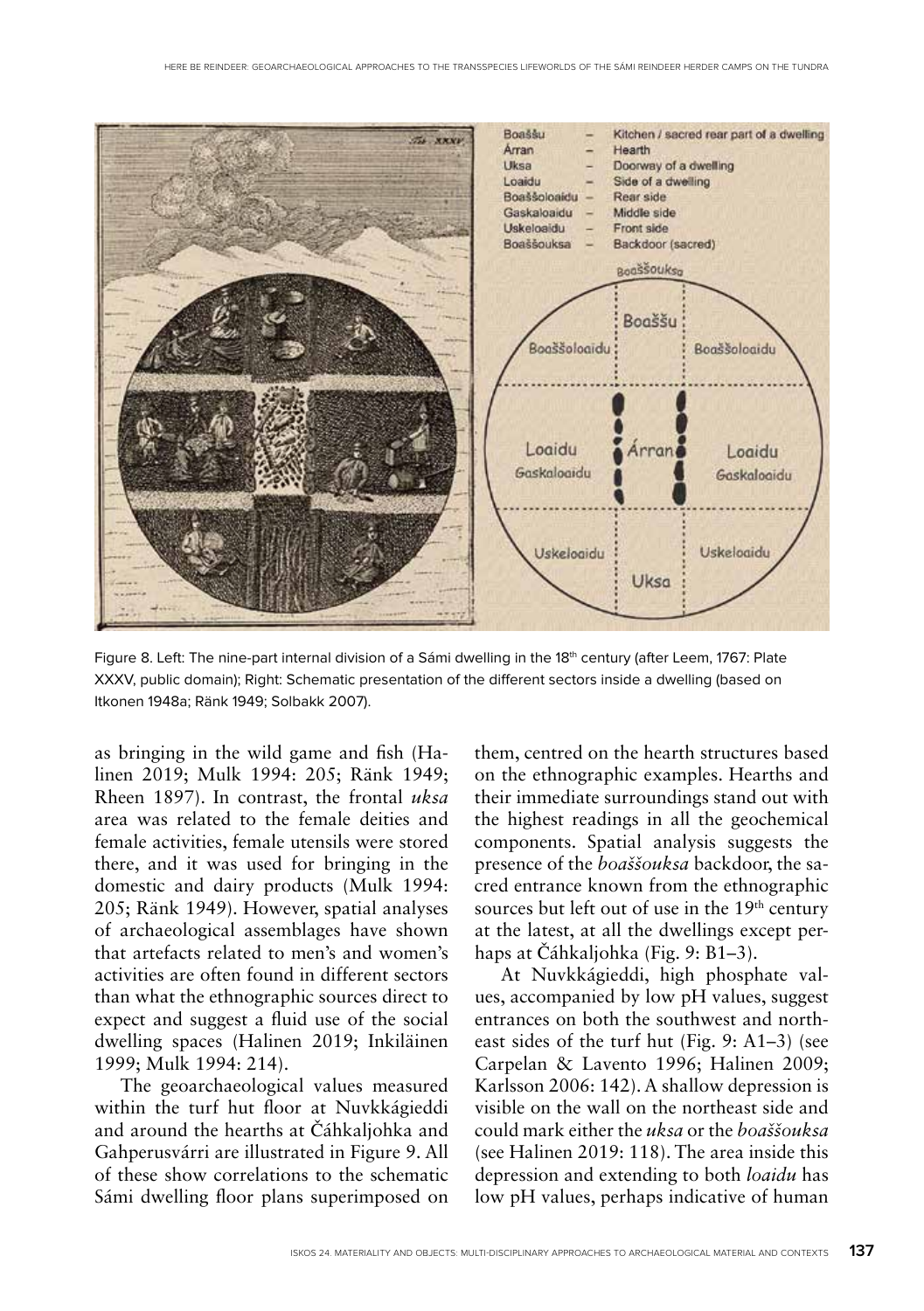activities making the soils more acidic. Low phosphate values were recorded on the turf walls, whereas outside the hut is surrounded on three sides by higher readings. This might relate to waste management, such as the dumping of bone waste along the walls of the turf hut (Halinen 2019: 114).

At Čáhkaljohka, based on the spatiality of the geochemical readings, the *uksa* seems to have been directed south, and there might have been no backdoor. The area around the hearth has higher phosphates in all the floor plan sectors, the highest pH readings are found in the *árran* and *uksa* sections and to some extent in the *boaššu*, and high EC values are found along the mid-passage (Fig. 9: B1–3). The low pH measured in the eastern loaidu might relate to human activities. Then again, the high pH and EC immediately outside the assumed wall-line on the northeast side could originate from the dumping of bone waste and burnt material behind the dwelling (Itkonen 1948a: 185), although the phosphate values are lower than inside.

In the *bearpmet* hearths at Gahperusvárri, the *uksabearpmet* stone lines mark that the entrances of the tents faced southeast. The phosphate and pH values of both hearths suggest the presence of the *boaššouksa* on the rear (Fig. 9C1–3; 9D1–3). The *Boaššu* and *árran* of both hearths are characterised by high pH and phosphate values, as is also the area on the right side of the entrance of hearth 1, probably indicating the handling and disposal of bones and other waste in these areas. Contrary to the entrances of all the other studied structures, the *uksa* area of the Gahperusvárri hearth 2 has low phosphate values. The spatiality of the geochemical readings from the Gahperusvárri hearth 1 conforms most closely to the stereotypical pattern that might be expected based on the ethnographic examples: high phosphate values along the mid-passage and extending outside through the doorways in the front and the back, low phosphate values in both *loaidu*, high pH readings in the *árran* and *boaššu*, and high EC values in the *árran* (see Karlsson 2006: 142).

## **6 Transspecies lifeworlds of the historical reindeer herder camps**

The materialities of soil at the studied Sámi reindeer herder camps has been shaped by the transspecies human-animal interaction in their overlapping embodied lifeworlds. Lifeworld has been described by geographer David Seamon (2017: 248) as the 'everyday realm of experiences, actions, and meanings typically taken for granted…' This enables the animal or human subject's perceptual and pre-cognitive bodily immersion in and intertwining with their surrounding world (Russell 2016; Seamon 2013). The transspecies spatial theory, as advocated by geographers Andrea Bolla and Alice Hovorka (2012), perceives animals as another social group that engages in an active and dynamic relationship with people (also Tuan 1984; Wolch et al. 1995). The human-animal sociospatial practices are always bidirectional, and the animals may exercise their own power and agency over the humans, e.g. by accepting or averting their care and handling (Hovorka 2020). This is well in line with the Sámi environmental perception and cosmology that approaches the landscape as a relational, inclusive and cognitively controlled unity that evades the 'Western' dualistic oppositions of nature and culture (e.g. Ruotsala 2002: 331; Seitsonen 2020: 16). Sámi pastoralists perceive the landscape in its entirety as their extended home; like one of our informants expressed: 'Home is all our fells.'

The studied sites form one small portion of the vast meshwork of relations that shroud the Sámi pastoralists' home range and form their various taskscapes on the tundra (Ingold 1993; 2011). Archaeologist Tiina Äikäs (2017: 217) has noted that Sámi perceive their landscape through motion, activity and participation, and these 'activities produce different ways of experiencing and structuring the world' into multiple overlapping and relationally entangled taskscapes, or *meahcci* (see Joks et al. 2020; Mazzullo & Ingold 2008; Schanche 2002). *Meahcci* is a Northern Sámi word that signifies the areas where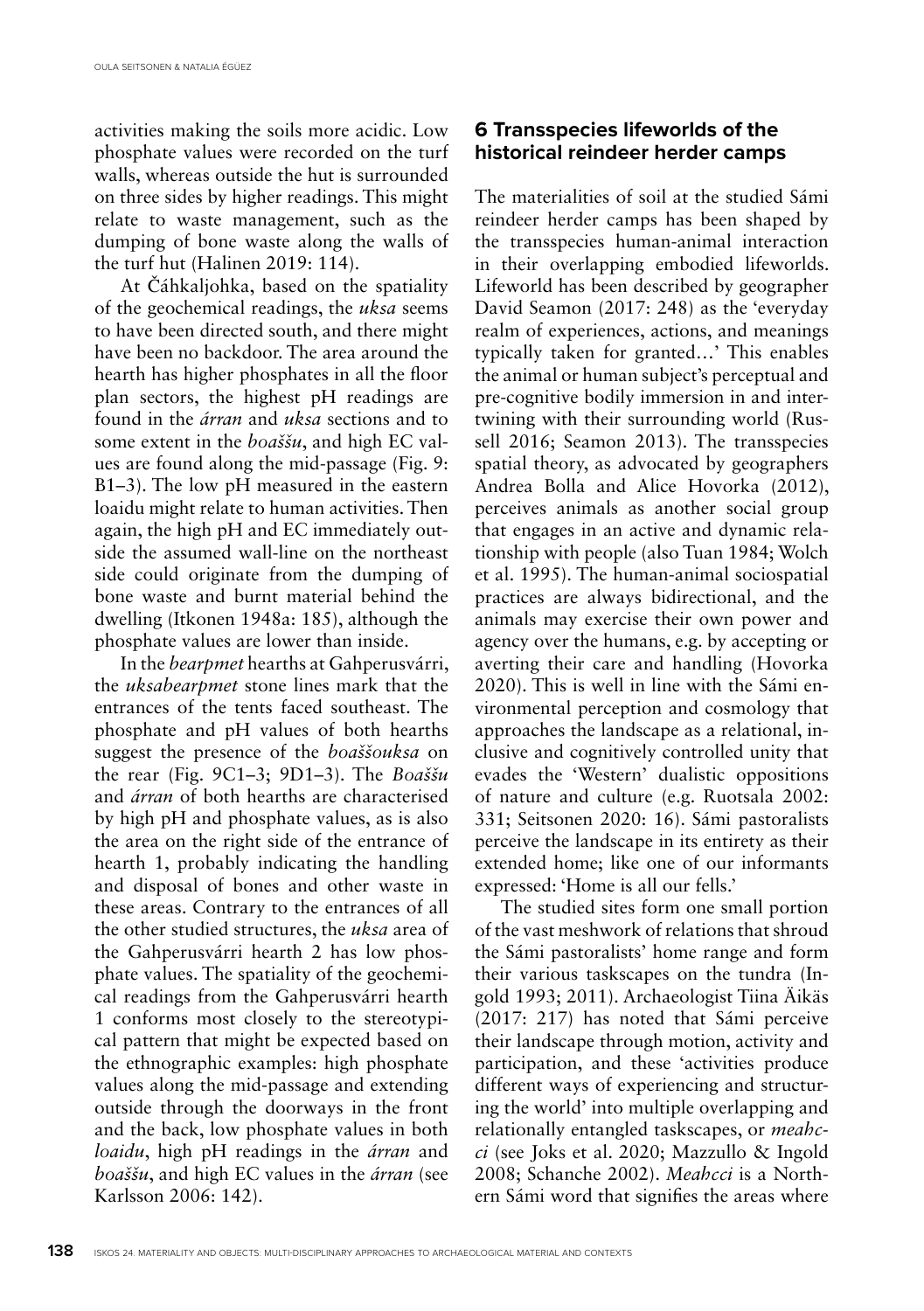

Figure 9. Intra-dwelling geoarchaeological values and suggested internal divisions: A1–3. Turf hut floor at Nuvkkágieddi, shallow depression on the wall to the right, possibly an entrance. B1–3. Oval hearth at Čáhkaljohka etelä 2, entrance likely towards the bottom. C1–3. Bearpmet hearth 1 at Gahperusvárri itä 2, entrance towards the bottom. D1–3. Bearpmet hearth 2 at Gahperusvárri itä 2, entrance towards the bottom. See Fig. 4–6 for the sampling locations and legends of the phosphate, pH and EC values, and Fig. 8 and the text for further explanation of the intra-dwelling division. Elevation contours at 0,5-metre intervals. Map: Oula Seitsonen.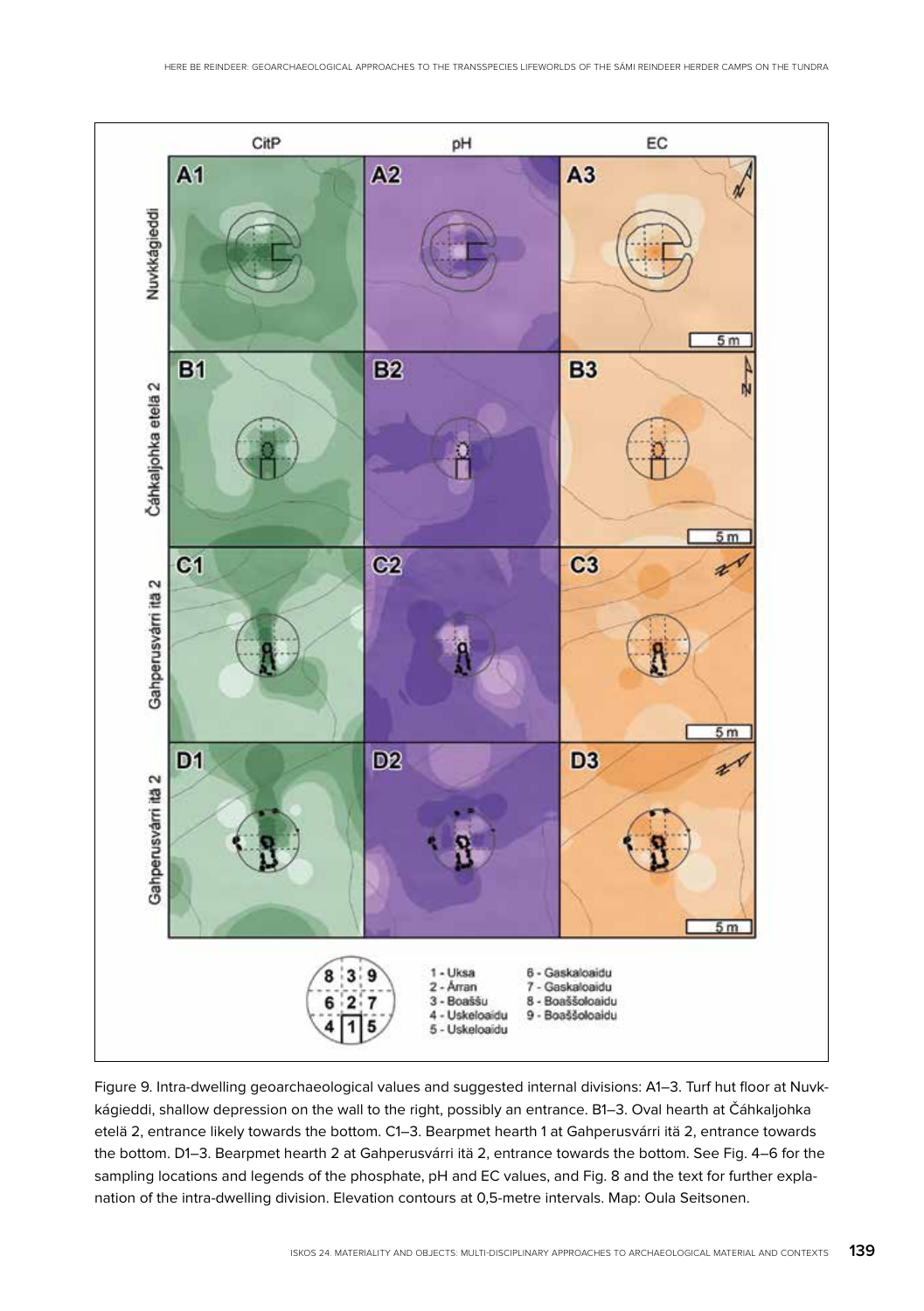varying spatiotemporal tasks are performed but where people do not live (Tervaniemi & Magga 2019; Joks et al. 2020; Seitsonen & Moshenska 2020). Thus, *Meahcci* contrasts with *báiki*, which signifies a place where seasonal or permanent dwellings and storage structures are located. *Meahcci* starts from where these constructions are no longer observable (Mazzullo & Ingold 2008; Seitsonen & Moshenska 2020). However, the boundaries between *meahccit* (plural) and *báikkit* (plural) are flexible, intersecting and seasonally shifting, but all are part of a cohesive herder home landscape (Länsman 2004: 99). Sámi taskscapes are also shaped by the '*unfolding encounters* with other more or less powerful actors' (Joks et al. 2020: 308, original emphasis) including all ecological life, both breathing and non-breathing things, as well as invisible and occult entities, such as sacred places, story places or visions, and mirror an inclusive, communicative and negotiating 'sentient ecology' (Anderson 2000: 116–117; Ingold 2000: 25; Joks et al. 2020).

Based on documentary evidence from the 18th–19th centuries, the *báikkit* represented by our study sites could have been inhabited in the spring (May–June) during the northward migrations, and again in the autumn (August–September) on the way back south (Itkonen 1948b: 225–226). Snow cover lasts in this area usually from September–October to May–June. The sites would have been immediately surrounded e.g. by the *boazomeahcci* pasturelands, *muorrameahcci* firewood gathering areas, *guollemeahcci* fishing lakes and *luomemeahcci* cloudberry picking swamps (Joks et al. 2020). Other *meahcci* taskscapes included in the herders' annual sphere would at least have been their winter pastures in the forested *vuovdi* lands nearly 100 kilometres to the south, their summer camps and pastures on the Norwegian coast over 50 km to the north (before the border closures in the mid-19th century), and the spring calving and autumn rutting grounds on the fells in between (e.g. Itkonen 1948b: 225–226). Other, overlapping *meahcci* would have included the fishing, hunting and gathering grounds

of the different families and *siidas* based on the *vuoigatvuohta* ancestral rights defined by the Sámi common law (e.g. Helander 2000; Joks et al. 2020; Schanche 2002).

Owing to the transitional character of the studied *báikkit*, it is not surprising that their phosphate readings are much lower than those from the Iron Age and medieval winter camps that were likely inhabited throughout the long winter months (Carpelan & Lavento 1996; Halinen 2009; Jerand et al. 2016; Karlsson 2006). The archaeological remains and associated geoarchaeological values result from the past, overlapping temporalities of the human and animal place-ballets, the 'interaction of individual bodily routines rooted in a particular environment' (Seamon 2013: 206), collapsed into the landscape (Mlekuž 2014). These intertwining placeballets would have been shaped and directed by topography, soils, vegetation cover and the built environment, characterised by tents, turf huts, corrals, storage racks, garbage dumps and so on (Fig. 7). At the same time, the mobilities and actions of humans and animals mutually shaped all of these. The hearths and turf huts, and any other standing structures such as storage racks or corrals, visible from the distance in the open landscapes, could have acted as anchors for the spatial configuration of the sites. Both human and animal activities and mobilities likely took place in relation to these.

Based on the geochemical analyses, it appears that the waste management at the studied sites was analogous to the excavated Sámi localities, where the bone waste was typically deposited along the walls and especially behind the dwellings, and inside the dwellings at the *boaššu* and *árran* zones (e.g. Carpelan 1992; Halinen 2009; 2019: 114; Hedman & Olsen 2009; Olsen 2019). This is also reminiscent of the ethnographic accounts about waste management (Itkonen 1948a: 185). Inside the dwellings, the spatial configuration of space and place-ballets of the inhabitants were guided by the cultural rules and customary activities that then shaped the materialities of soil. All the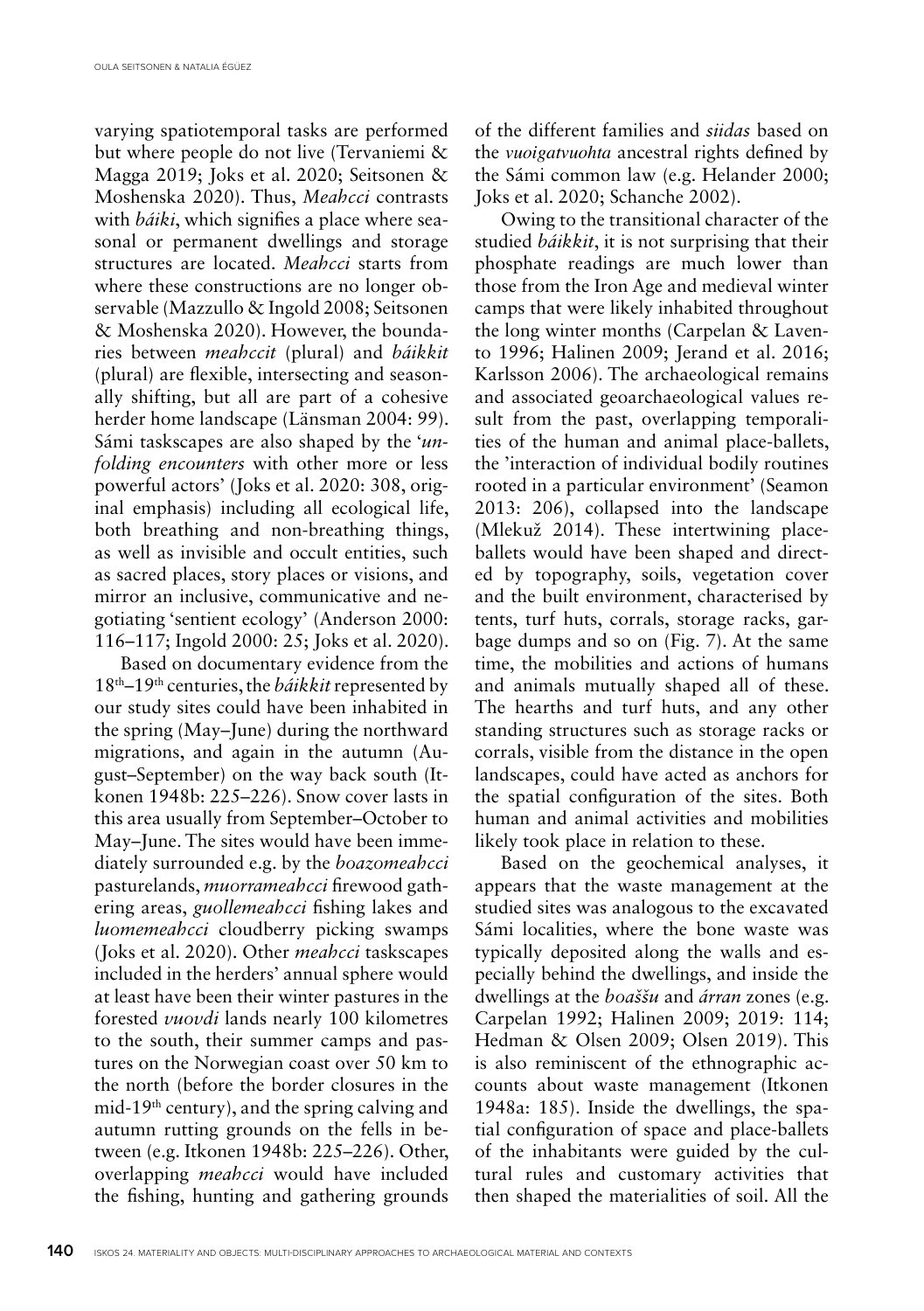other studied dwellings except the hearth at Čáhkaljohka clearly suggest the presence of a *boaššouksa* backdoor (Itkonen 1948a: 196; Ränk 1949).

At all the sites, the phosphate and pH readings suggest that reindeer gathering and handling took place in front of the dwellings, within 20–40 metres from them. The dairy economy formed an important part of the Mountain Sámi subsistence as recently as the early 20th century (Itkonen 1948a: 273), and these areas might represent the daily reindeer milking zones. In the early  $20<sup>th</sup>$  century, milking places were typically near the dwellings (Itkonen 1948b: 148) as also suggested by Karlsson's (2006: 163) archaeological studies, either in the open or inside branch-built milking corrals (*gárdi*) (Fig. 7) (Itkonen 1948b: 143, 148, 274; Karlsson 2006: 163). According to ethnographer Toivo I. Itkonen (1948a: 273–274), the milking of reindeer was in earlier times done primarily by men, though women could also do it, but later it became increasingly a female task.

It is known from the ethnographic sources that the daily reindeer mobilities and their place-ballets were at least sometimes directed by the initiative of the animals themselves, e.g. by their grazing needs and the mosquitoes and other bugs pestering them (Paulaharju 1922: 99). The reindeer moved on their own incentive in the warmest time of the day from their highland pastures to the camps, where they knew that the smoky *suovas* fires lit by the herders offered them respite from the swarms of insects, and also to the windy capes, followed and, if needed, guided by the herders and their dogs (Paulaharju 1922: 98–99). At the camps they were milked, and in the evening, when the worst insect pestilence eased, the animals started again moving to their pastures on the surrounding fells followed by the dogs and herders for the night (Paulaharju 1922: 100–103). Thus, the transspecies spatialities of the herder camps included at least two more major actors besides reindeer and humans, namely the reindeer dog, *boazobeana*, and the various flying insects. Both have their own role in directing and affecting the reindeer and human mobilities and behaviour. The herding dogs contributed directly to the geochemical signals at the sites, but the insect contribution to the archaeological record is indirect and mostly invisible. However, the insects have even received praise for their participation in herding by the reindeer herders, like one joik (traditional Sámi song) declares:

'Mosquito drives the reindeer to the fells, herds the reindeer together out from the valleys. You wouldn't get along with the reindeer, if no mosquitoes existed. It is a small creature, but in front of it a large herd will escape.' (Paulaharju 1922: 99, our translation)

#### **7 Conclusion**

The geoarchaeological analyses of the three studied sites emphasise the high potential that soil studies have in examining the spatialities, use length and intensity of the historical Sámi reindeer herding camps. The previous soil-based analyses of Sámi sites (e.g. Carpelan & Lavento 1996; Halinen 2009; Karlsson 2006; Nuñez 1977; Tolonen 2013) have highlighted the suitability of different geochemical and geophysical variables for intrasite studies. In this study we analysed the phosphate values, which have been most commonly used in the studies, pH, which is a more rarely analysed property, and electric conductivity, which is a new variable that has not been previously assessed in a Sámi context. All the studied elements illustrate different aspects of the spatial configurations of the campsites. Based on comparisons with the ethnographic examples (e.g. Itkonen 1948a; Paulaharju 1922; Ränk 1949) and excavated localities (e.g. Jerand & Linderholm 2019; Jerand et al. 2016; Halinen 2019), our analyses illustrate the culturally demarcated floor plans of the dwellings, waste management and potential reindeer handling areas at the studied sites. These allow important advancements for the study of intrasite patterns and use of space at the Sámi pastoral-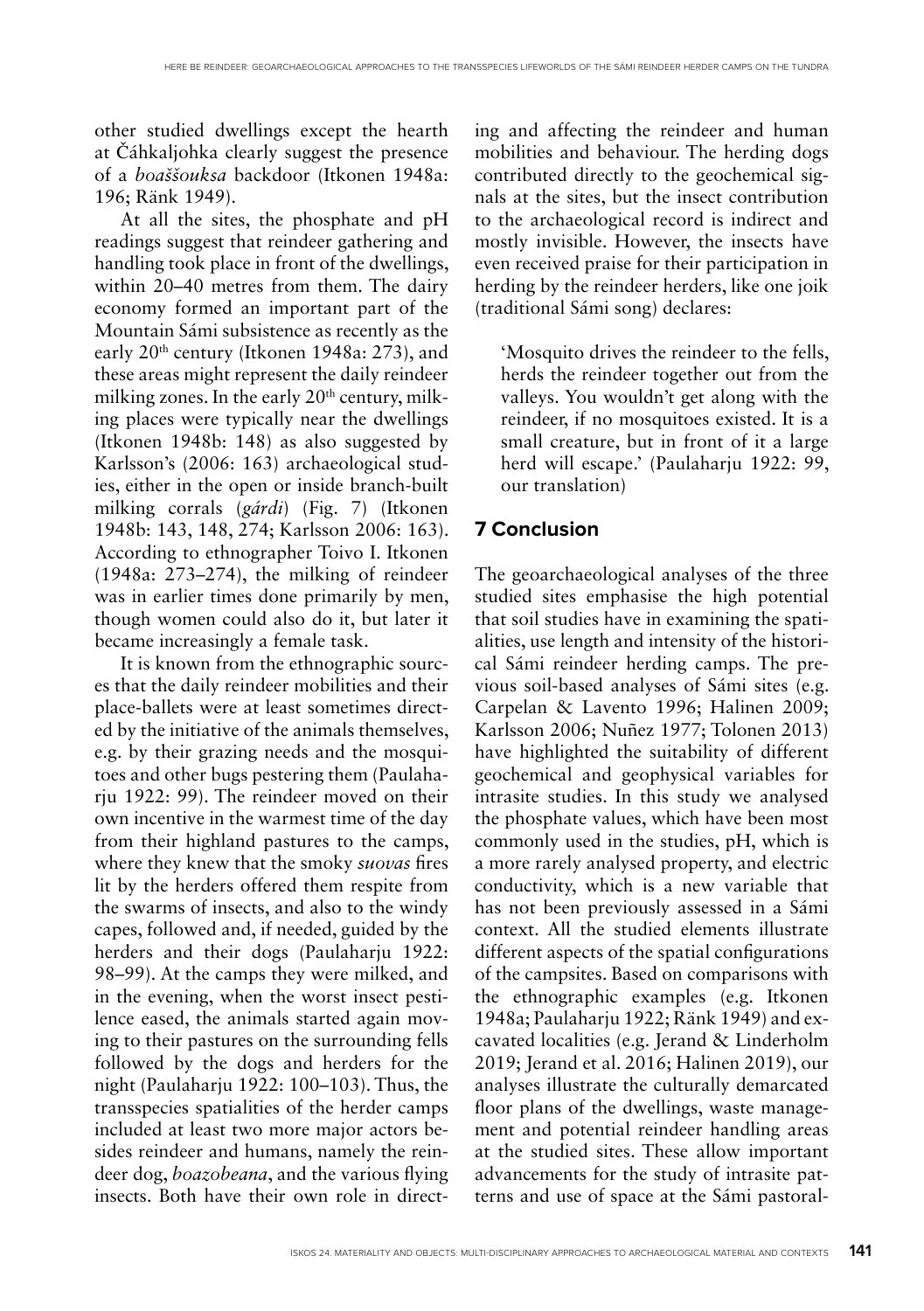ist campsites in the little studied Gilbbesjávri region, and also more widely in Sápmi. In the future, in-situ field-based or ex-situ laboratory-based portable X-ray Fluorescence (pXRF) analyses could offer a cost-effective way forward for analysing multiple elements from the soils (see Hunt & Speakman 2014; Williams et al. 2020).

Materialities of soil at the studied sites were shaped by the transspecies human-animal interplay (Hovorka, 2020), which included at least the Sámi, their reindeer and herding dogs, and, indirectly, different bugs pestering both humans and animals. The reindeer agency and initiative in the habitual place-ballets that shaped the soil geoarchaeologies is documented in the ethnographic literature and was motivated e.g. by the smoky *suovas* fires lit by the herders to offer respite from the swarms of insects plaguing their animals. Studying the overlapping and intertwining lifeworlds of the different

#### **References**

#### **Unpublished sources**

- Halinen, P. 2008a. Utsjoki 212 Pulmankijärvi Kalddasjohka 4 (1000001231) kaivaus, 27.-29.8.2008. Research report, National Heritage Agency, Helsinki.
- Halinen, P. 2008b. Utsjoki 362 Jeagelveijohka 1 (1000001211) kaivaus, 21.-24.7.2008. Research report, National Heritage Agency, Helsinki.
- Näkkäläjärvi, K. 2013. Jauristunturin poropaimentolaisuus: kulttuurin kehitys ja tietojärjestelmä vuosina 1930-1995. Ph.D. thesis, Anthropology. University of Oulu, Oulu.
- Nilsen, A. C. 2015. The Slettnes type: Proto-Sámi dwellings in Northern Norway 0–1050 AD. M.A. thesis, University of Tromsø, Tromsø.
- Seitsonen, O. 2021b. Enontekiö. Esihistoriallisen ja historiallisen ajan saamelaisten poronhoitokohteiden kartoitus sekä ajoitus- ja maaperänäytteiden otto 21.7.–15.8.2019. Research report, University of Oulu, Oulu.
- Tolonen, S. 2013. Uhraamisen sijoittuminen seidoilla. Geokemiallisia ja fysikaalisia havaintoja ja tilallista tulkintaa Enontekiön Näkkälän, Utsjoen Sieiddakeädgin, Muonion Kirkkopahdan ja Muonion Porviniemen seitakohteilta. M.A. thesis, University of Oulu, Oulu.

social groups, including human and animal actors (see Äikäs et al. 2021; Nyyssönen & Salmi 2013; Salmi & Heino 2019) such as reindeer, dogs, mosquitoes and parasitic flies (Kynkäänniemi 2020), allows approaching and interpreting the spatialities of reindeer herder camps more holistically.

#### **Acknowledgements**

We want to thank all the locals in Gilbbesjávri who have assisted in our studies, especially the reindeer master Juha Tornensis of the Käsivarsi paliskunta and Antti Ohenoja of the National Board of Forestry, the Sámi Parliament and Sámi Museum Siida for the continued cooperation, and the reviewers and editors for their comments on an earlier draft. This research is part of the project Domestication in Action (Academy of Finland grant 308322; European Research Council grant 2017 756431).

#### **Literature**

- Äikäs, T. 2015. *From boulders to fells: sacred places in the Sámi ritual landscape*. Monographs of the Archaeological Society of Finland 5.
- Äikäs, T. 2017. Sámi sacred places in ritual taskscapes. In U. Rajala & P. Mills (eds.) *Forms of Dwelling: 20 Years of Taskscapes in Archaeology*: 215–235.
- Äikäs, T., Seitsonen, O. & Salmi, A.-K. 2021. Kolari marketplace in a multicultural landscape between Sámi, Swedes and Finns. *META* 2021: 125–146.
- Anderson, D. G. 2000. *Identity and Ecology in Arctic Siberia: The Number One Reindeer Brigade*. New York: Oxford University Press.
- Bolla, A. K. & Hovorka, A. J. 2012. Placing Wild Animals in Botswana: Engaging Geography's Transspecies Spatial Theory. *HUMaNIMALIA* 3 (2): 56–82.
- Bronk, Ramsey, C. 2017. Methods for Summarizing Radiocarbon Datasets. *Radiocarbon* 59 (2): 1809–1833.
- Carpelan, C. 1992. Juikenttä näkökulma saamelaiseen yhteiskuntaan. *Studia Historica Septentrionalia* 21: 34–44.
- Carpelan, C. & Lavento, M. 1996. Soil phosphorus survey at subrecent Saami winter village sites near Inari, Finnish Lapland. A preliminary report. In V. Mejdahl & P. Siemen (eds.) *Proceedings from the 6th Nordic Conference on the Application of Scientific Methods in Archaeology. Esbjerg 1993*: 97–107. Arkæologiske Rapporter 1.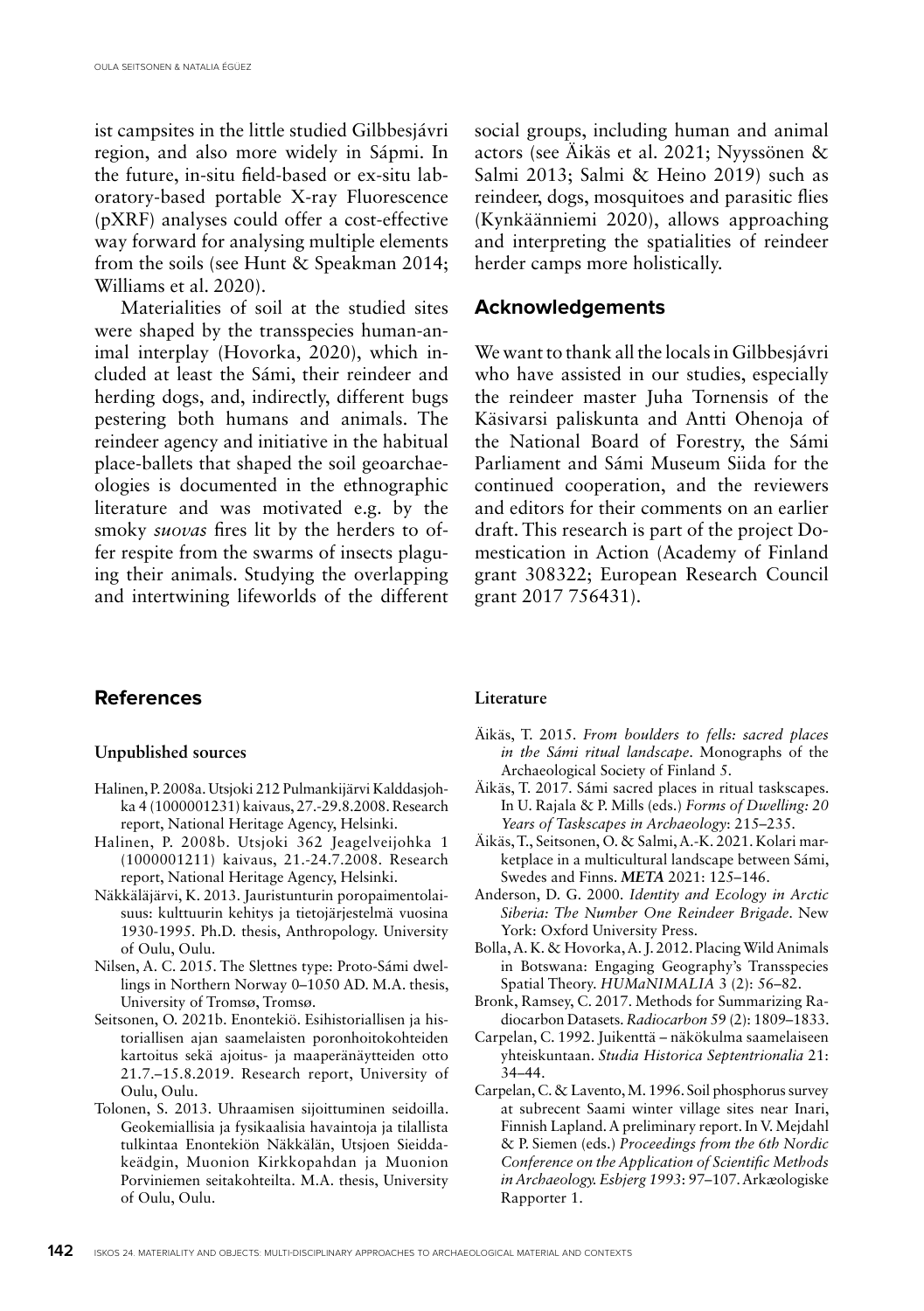- Égüez, N. & Makarewicz, C. A. 2018. Carbon isotope ratios of plant n-alkanes and microstratigraphy analyses of dung accumulations in a pastoral nomadic winter campsite (Eastern Mongolia). *Ethnoarchaeology. Journal of Archaeological, Ethnographic and Experimental Studies* 10 (2): 141–158.
- Fellman, J. 1906. *Anteckningar under min vistelse i Lappmarken* III. Stockholm: Kungl. boktryckeriet.
- Fenger-Nielsen, R., Hollesen, J., Matthiesen, H., Andersen, E. A. S., Westergaard-Nielsen, A., Harmsen, H., Michelsen, A. & Elberling, B. 2019. Footprints from the past: The influence of past human activities on vegetation and soil across five archaeological sites in Greenland. *Science of the Total Environment* 654 (1): 895–905.
- Fossum, B. 2006. *Förfädernas land. En arkeologisk studie av rituella lämningar i Sápmi, 300 f. Kr.–1600 e. Kr*. Studia Archaeologica Universitatis Umensis 22.
- Graan, O. 1899. *Relationen, eller en fulkomblig beskrifting om Lapparnas ursprung, så wähl some hela dheras lefwerne förehållande. Nertecknad 1672*. Bidrag till kännedom om de svenska landsmålen och svenskt folkliv 17:2.
- Haakansson, S. D. 2001. *Ethnoarchaeology of the Yamal Nenets: Utilizing emic and etic evidence in the interpretation of archaeological residues*. Cambridge: Harvard University.
- Halinen, P. 2009. Change and Continuity of Saami dwellings and dwelling sites from the Late Iron Age to the 18th century. In T. Äikäs (ed.) *Máttut–máddagat: The Roots of Saami Ethnicities, Societies and Spaces/Places*: 100–115. Publications of the Giellagas Institute 12.
- Halinen, P. 2016. The Inland Sámi Societies of Northern Fennoscandia during the Late iron Age and Early Medieval Period: An Archaeological Approach. In P. Uino & K. Nordqvist (eds.) *New Sites, New Methods*: 160–174. Iskos 21.
- Halinen, P. 2019. Inari Nukkumajoki 5, the Excavated History of a Sámi Winter Village. In P. Halinen & B. Olsen (eds.) *In Search of Hearths. A Book in Memory of Sven-Donald Hedman. Proceedings of the Seminar Dedicated the Memory of Sven-Donald Hedman, University of Tromsø – The Arctic University of Norway, March 4, 2016*: 96–122. Iskos 22.
- Halinen, P., Hedman, S.-D. & Olsen, B. 2013. Hunters in Transition: Sámi Hearth Row Sites, Reindeer Economies and the Organization of Domestic Space 800-1300 A.D. In D.G. Anderson, R. Wishart & V. Vaté (eds.) *About the Hearth – Perspectives on the Home, Hearth and Household in the Circumpolar North*: 152–182.
- Hansen, L. I. & Olsen, B. 2014. *Hunters in Transition. An Outline of Early Sámi History*. Leiden: Brill.
- Hedman, S.-D. & Olsen, B. 2009. Transition and Order: a Study of Sámi Rectangular Hearths in Pasvik, Arctic Norway. *Fennoscandia archaeologica* XXVI: 3–22.
- Heikkinen, H., Jokinen, M., Valkeapää, O. A. & Helle, T. 2005. Poronhoidon historia Käsivarren Lapissa ja Mallalla. In M. Jokinen (ed.) *Poronhoidon ja suojelun vaikutukset Mallan luonnonpuistossa*: 14–24. Metsäntutkimuslaitoksen tiedonantoja 941.
- Helander, E. 2000. Saamelainen maailmankuva ja luontosuhde. In I. Seurujärvi-Kari (Ed.) *Beaivvi mánát. Saamelaisten juuret ja nykyaika*: 171–182. Tietolipas 164.
- Hovorka, A. J. 2020. Animal geographies. In A. Kobayashi (ed.) *International Encyclopedia of Human Geography*: 127–132.
- Hunt, A. & Speakman, R. J. 2014. Portable XRF analysis of archaeological sediments and ceramics. *Journal of Archaeological Science* 53: 626-638.
- Husserl, E. 1970 [1936]. *The Crisis of European Sciences and Transcendental Phenomenology: An Introduction to Phenomenological Philosophy*. Evanston: Northwestern University Press.
- Huttunen, M. 2015. Salvoskota, hirsitupa ja hirsitalo – inarinsaamelaisten vanhat hirsiasumukset. In P. Magga & E. Ojanlatva (eds.) *Ealli biras. Elävä kulttuuriympäristö. Saamelainen kulttuuriympäristöohjelma*, 98–109.
- Ingold, T. 1993. The temporality of the landscape. *World Archaeology* 25 (2): 152–174.
- Ingold, T. 2000. *The Perception of the Environment: Essays on Livelihood, Dwelling and Skill*. London: Routledge.
- Ingold, T. 2011. *Being alive: Essays on movement, knowledge and description*. New York: Routledge.
- Inkiläinen, M. 1999. Nukkumajoki 2 -saamelaiskylä sukupuoliarkeologisena tutkimuskohteena. *Muinaistutkija* 3/1999: 2–14.
- Itkonen, T. I. 1948a. *Suomen lappalaiset vuoteen 1945* I. Porvoo: WSOY.
- Itkonen, T. I. 1948b. *Suomen lappalaiset vuoteen 1945* II. Porvoo: WSOY.
- Jerand, P., Linderholm, J., Hedman, S.-D. & Olsen, B. 2016. Spatial perspectives on hearth row site organisation in Northern Fennoscandia through the analysis of soil phosphate content. *Journal of Archaeological Science: Reports* 5: 361–373.
- Jerand, P. & Linderholm, J. 2019. Possible Traces of Reindeer Corralling at a Hearth-Row Site from 1000–1300 CE in Northern Norway. *In P. Halinen & B. Olsen (eds.) In Search of Hearths. A Book in Memory of Sven-Donald Hedman. Proceedings of the Seminar Dedicated the Memory of Sven-Donald Hedman, University of Tromsø – The Arctic University of Norway, March 4, 2016*: 31–39. Iskos 22.
- Joks, S., Østmo, L. & Law, J. 2020. Verbing meahcci: Living Sámi lands. *The Sociological Review*. 68 (2): 305-321.
- Karlsson, N. 2006. *Bosättning och resursutnyttjande. Miljöarkeologiska studier av boplatser med härder inom perioden 600–1900 e. Kr inom skogssamiskt område*. Studia Archaeologica Universitatis Umensis 21.
- Kynkäänniemi, S.-M. 2020. *The relationship between the reindeer (Rangifer tarandus tarandus) and the ectoparasitic deer ked (Lipoptena cervi): reindeer welfare aspects*. Acta Universitatis Ouluensis A Scientiae Rerum Naturalium 741.
- Länsman, A.-S. 2004. *Väärtisuhteet Lapin matkailussa Kulttuurianalyysi suomalaisten ja saamelaisten kohtaamisesta*. Inari: Kustannus-Puntsi.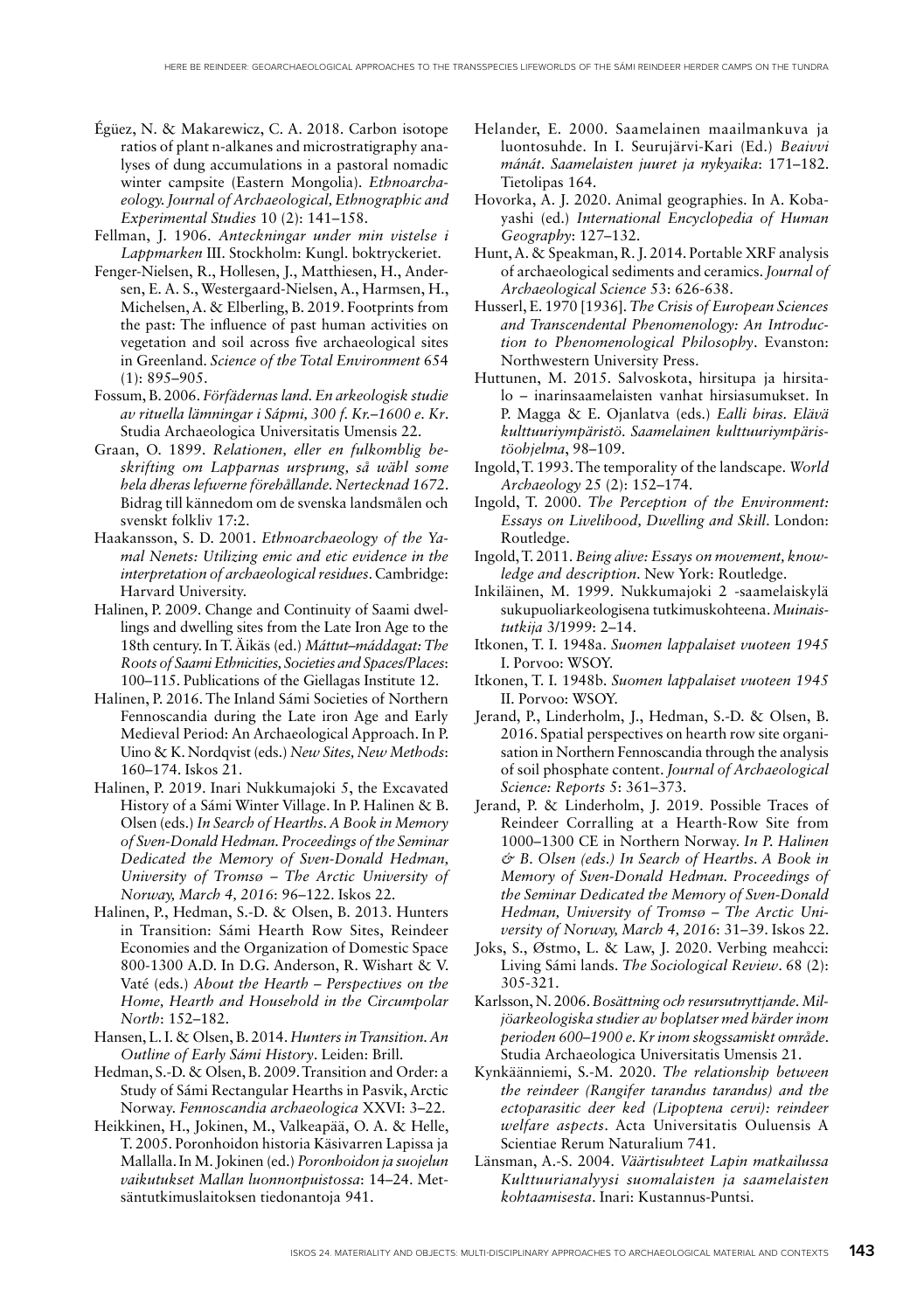- Lavento, M. 2003. Maannos, maaperä ja niiden tutkimuksen menetelmät; arkeologin näkökulma. In P. Pesonen & E. Raike (eds.) *Luonnontieteelliset menetelmät ja GIS arkeologiassa*: 46–60. Arkeologipäivät 2003.
- Leem, K. 1767. *Beskrivelse over Finmarkens Lapper, deres tungemaal, levemaade og forrige afgudsdyrkelse*. Kiøbenhavn: Kongl. Wäysenhuses Bogtrykkerie af G. G. Salikath.
- Linderholm, J. 2010. *The soil as a source material in archaeology: Theoretical considerations and pragmatic applications*. Archaeology and Environment 25.
- Lungu, O. I. M. & Dynoodt, R. F. P. 2008. Acidification from Long-term Use of Urea and its Effect on Selected Soil Properties. *African Journal of Food Agriculture Nutrition and Development* 8 (1): 63–76.
- Mazzullo, N., and T. Ingold 2008. "Being along: Place, time and movement among Sámi people. In J. O. Baerenholdt & B. Granaas (eds.) *Mobility and Place. Enacting Northern European Peripheries*: 27–38.
- Mlekuž, D. 2014. Exploring the topography of movement. In S. Polla, & P. Verhagen (eds.) *Computational Approaches to the Study of Movement in Archaeology Theory, Practice and Interpretation of Factors and Effects of Long-term Landscape Formation and Transformation*: 5–21.
- Mulk, I.-M. 1994. *Sirkas ett samiskt fångstsamhälle i förändring Kr.f.–1600 e.Kr*. Studia archaeologica universitatis umensis 6.
- Nuñez, M. 1977. *Archaeology through Soil Chemical Analysis: an Evaluation*. Helsingin yliopiston arkeologian laitos, moniste 14.
- Nykänen, T. & Valkeapää, L. 2016. Etniset poronhoitajat. Enontekiön porosaamelaisten ryhmämuotoisuus. In T. Nykänen & L. Valkeapää (eds.) *Kilpisjärven poliittinen luonto*: 160–198. Suomalaisen kirjallisuuden seuran toimituksia 1422.
- Nyyssönen, J. & Salmi, A.-K. 2013. Towards a Multiangled Study of Reindeer Agency, Overlapping Environments, and Human–Animal Relationships. *Arctic Anthropology* 50 (2): 40–51.
- Olsen, B. 2019. Brodkorpneset and Steintjørna: Two hearth-row sites in Pasvik, Arctic Norway. In P. Halinen & B. Olsen (eds.) *In Search of Hearths. A Book in Memory of Sven-Donald Hedman. Proceedings of the Seminar Dedicated the Memory of Sven-Donald Hedman, University of Tromsø – The Arctic University of Norway, March 4, 2016*: 9–30. Iskos 22.
- Paulaharju, S. 1922. *Lapin muisteluksia*. Helsinki: Kirja.
- Pieski, O. & Harlin, E.-K. 2020. *The Ládjogahpir. Máttaráhkuid gábagahpir. The foremothers' hat of pride*. Kárášjohka: Davvi Girji.
- Ränk, G. 1949. Grundprinciper för disponeringen av utrymmet i de lapska kåtorna och gammerna. *Folkliv. Acta ethnologica et folkloristica Europaea TOM* XII–XIII: 87–111.
- Reimer, P. J., Bard, E., Bayliss, A., Beck, J. W., Blackwell, P. G., Bronk Ramsey, C., Grootes, P. M., Guilderson, T. P., Haflidason, H., Hajdas, I., Hatt'e, C., Heaton, T. J., Hoffmann, D. L., Hogg, A. G., Hughen, K. A.,

Kaiser, K. F., Kromer, B., Manning, S. W., Niu, M., Reimer, R. W., Richards, D. A., Scott, E. M., Southon, J. R., Staff, R. A., Turney, C. S.M. & van der Plicht, J. 2013. IntCal13 and Marine13 Radiocarbon Age Calibration Curves 0-50,000 Years cal BP. *Radiocarbon* 55 (4): 1869–1887.

- Rheen, S. 1897. *En kortt relation on Lapparnas lefwarne och sedher wijdskiepellsser, sampt i många stycken grofwe wildfarellsser. Nertecknad 1671*. Bidrag till kännedom om de svenska landsmålen och svenskt folkliv 17:1.
- Ruotsala, H. 2002. *Muuttuvat palkiset. Elo, työ ja ympäristö Kittilän Kyrön paliskunnassa ja Kuolan Luujärven poronhoitokollektiiveissa vuosina 1930–1995*. Kansatieteellinen Arkisto 49.
- Russell, J. 2016. Animal narrativity. Engaging with Story in a More-Than-Human World. In J. Castricano & J. Corman (eds.) *Animal Subjects* 2.0: 145–174.
- Rydving, H., 1995. *The End of Drum-Time. Religious Change among the Lule Saami, 1670s–1740s*. Acta Universitatis Upsaliensis Historia Religionum, 12.
- Salmi, A.-K. & Heino, M. 2019. Tangled worlds: The Swedish, the Sámi and the reindeer. *International Journal of Historical Archaeology* 23: 260–282.
- Schanche, A. 2002. Meahcci den samiske utmark. *Dieđut* 1: 156–171.
- Schefferus, J. 1673. *Lapponia : id est, regionis Lapponum et gentis nova et verissima descriptio. In qua multa de origine, superstitione, sacris magicis, victu, cultu, negotiis Lapponum, item Animalium, metallorumque indole, quæ in terris eorum proveniunt, hactenus incognita Produntur, & eiconibus adjectis cum cura illustrantur*. Francofvrti: Ex Officina Christiani Wolffii. Typis Joannis Andreæ.
- Seamon, D. 1979. *A Geography of the Lifeworld. Movement, Rest and Encounter*. London: Croom Helm.
- Seamon, D. 2013. Place Attachment and Phenomenology: The Synergistic Dynamism of Place. In L.C. Manzo & P. Devine-Wright (eds.) *Place Attachment: Advances in Theory, Methods, and Applications*: 11–22.
- Seamon, D. 2017. Architecture, Place, and Phenomenology: Buildings as Lifeworlds, Atmospheres, and Environmental Wholes. In J. Donohoe (ed.) *Place and Phenomenology*: 247–264.
- Seitsonen, O. 2020. *Archaeologies of Hitler's Arctic War. Heritage of the Second World War German Military Presence in Finnish Lapland*. Oxon: Routledge.
- Seitsonen, O. 2021a. 'We are always coming and going, like migratory birds': Diachronic changes in the seasonal settlement of Sámi reindeer herders in the Lake Gilbbesjávri region, northwestern Sápmi, ca. 700–1950 AD. In P. Dixon & C. Theune (eds.) *Seasonal Settlement in the Medieval and Early Modern Countryside*.
- Seitsonen, O. & Moshenska, G. 2020. Who owns the 'Wilderness'? Indigenous Second World War Landscapes in Sápmi, Finnish Lapland. In N. Saunders & P. Cornish (eds.) *Conflict Landscapes: Materiality and Meaning in Contested Places*.
- Solbakk, A. 2007. *Sápmi. Sameland. Samenes historie fram til 1751*. Kárášjohka: Davvi Girji.